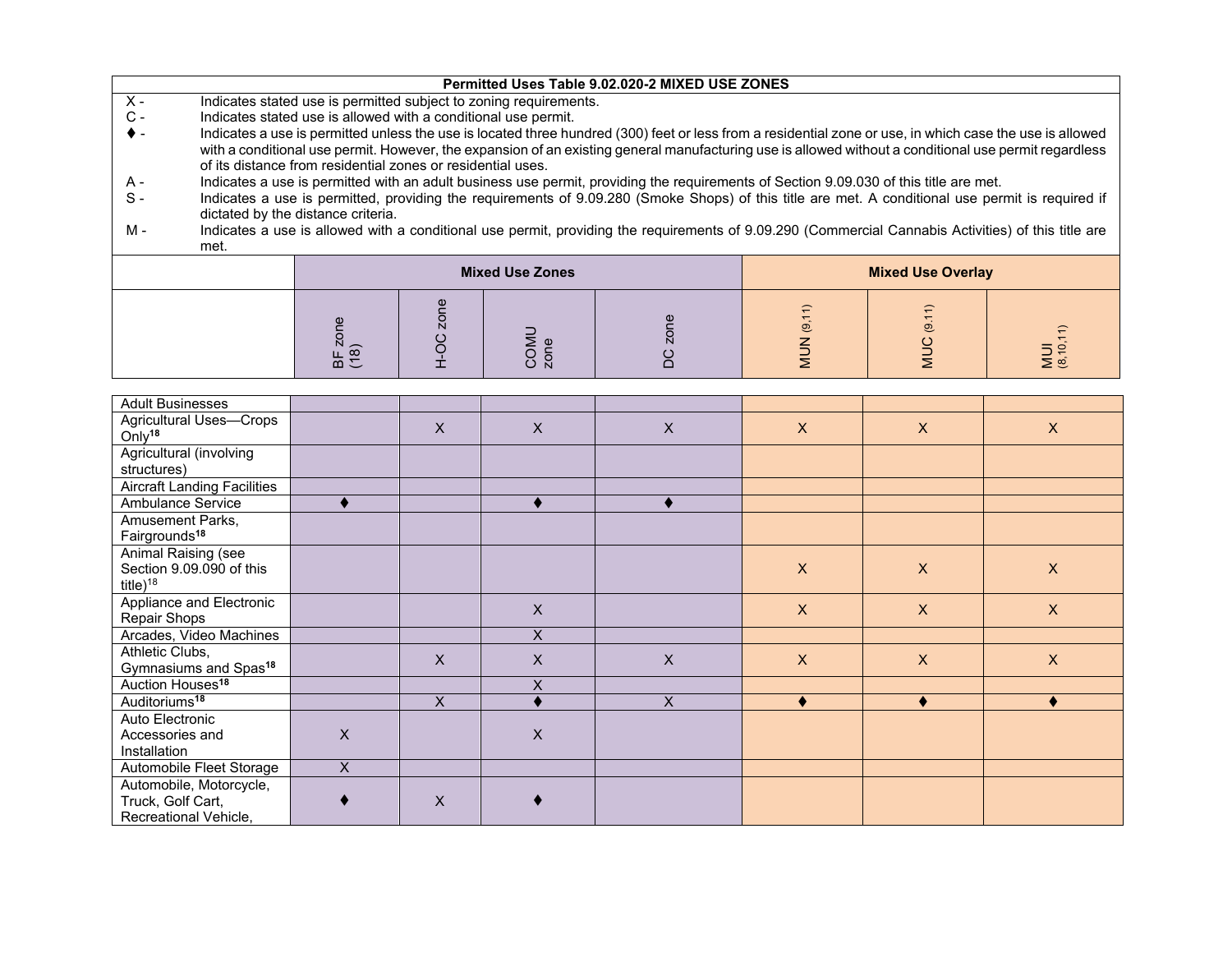|                |      |                                                                |                |                                                                   | Permitted Uses Table 9.02.020-2 MIXED USE ZONES                                                                                                                                                                                                                                                                   |           |                          |                     |
|----------------|------|----------------------------------------------------------------|----------------|-------------------------------------------------------------------|-------------------------------------------------------------------------------------------------------------------------------------------------------------------------------------------------------------------------------------------------------------------------------------------------------------------|-----------|--------------------------|---------------------|
| $X -$          |      |                                                                |                | Indicates stated use is permitted subject to zoning requirements. |                                                                                                                                                                                                                                                                                                                   |           |                          |                     |
| $\mathsf{C}$ - |      | Indicates stated use is allowed with a conditional use permit. |                |                                                                   |                                                                                                                                                                                                                                                                                                                   |           |                          |                     |
|                |      | of its distance from residential zones or residential uses.    |                |                                                                   | Indicates a use is permitted unless the use is located three hundred (300) feet or less from a residential zone or use, in which case the use is allowed<br>with a conditional use permit. However, the expansion of an existing general manufacturing use is allowed without a conditional use permit regardless |           |                          |                     |
| A -            |      |                                                                |                |                                                                   | Indicates a use is permitted with an adult business use permit, providing the requirements of Section 9.09.030 of this title are met.                                                                                                                                                                             |           |                          |                     |
| $S-$           |      | dictated by the distance criteria.                             |                |                                                                   | Indicates a use is permitted, providing the requirements of 9.09.280 (Smoke Shops) of this title are met. A conditional use permit is required if                                                                                                                                                                 |           |                          |                     |
| М -            |      |                                                                |                |                                                                   | Indicates a use is allowed with a conditional use permit, providing the requirements of 9.09.290 (Commercial Cannabis Activities) of this title are                                                                                                                                                               |           |                          |                     |
|                | met. |                                                                |                |                                                                   |                                                                                                                                                                                                                                                                                                                   |           |                          |                     |
|                |      |                                                                |                | <b>Mixed Use Zones</b>                                            |                                                                                                                                                                                                                                                                                                                   |           | <b>Mixed Use Overlay</b> |                     |
|                |      | (18)<br>눕                                                      | $\overline{Q}$ | COMU<br>zone                                                      |                                                                                                                                                                                                                                                                                                                   | $\dot{9}$ | ಄                        | <b>NUI</b><br>8.10, |

| Aircraft and Boat Sales,<br>Leasing, and Incidental<br>Minor Repairs and |    |   |   |   |                |                |                |
|--------------------------------------------------------------------------|----|---|---|---|----------------|----------------|----------------|
| Accessory Installations                                                  |    |   |   |   |                |                |                |
| <b>Auto Service Stations</b>                                             | X  |   |   |   |                |                |                |
| a) Accessory uses include<br>convenience store and<br>car wash           |    |   |   |   |                |                |                |
| b) Minor repairs to include                                              |    |   |   |   |                |                |                |
| auto/boat/motorcycle/RV                                                  |    |   |   |   |                |                |                |
| (excludes major repair,                                                  |    |   |   |   |                |                |                |
| paint, body work)<br>Automotive, Boat,                                   |    |   |   |   |                |                |                |
| Motorcycle and RV                                                        |    |   |   |   |                |                |                |
| Repair-Minor (includes                                                   |    |   |   |   |                |                |                |
| brake, muffler and tire                                                  |    |   |   |   |                |                |                |
| installation and repair)                                                 |    |   |   |   |                |                |                |
| Automotive Paint and                                                     |    |   |   |   |                |                |                |
| Body Repair-Major                                                        |    |   |   |   |                |                |                |
| Engine Overhaul                                                          |    |   |   |   |                |                |                |
| Auto Rentals                                                             | X. |   | X |   |                |                |                |
| Auto Supply Stores                                                       |    |   | X | X | $\overline{X}$ | $\overline{X}$ | $\overline{X}$ |
| <b>Bakery Shops</b>                                                      |    | X | X | X | $\overline{X}$ | $\overline{X}$ | $\overline{X}$ |
| Bakery-Commercial <sup>18</sup>                                          |    |   |   |   |                |                |                |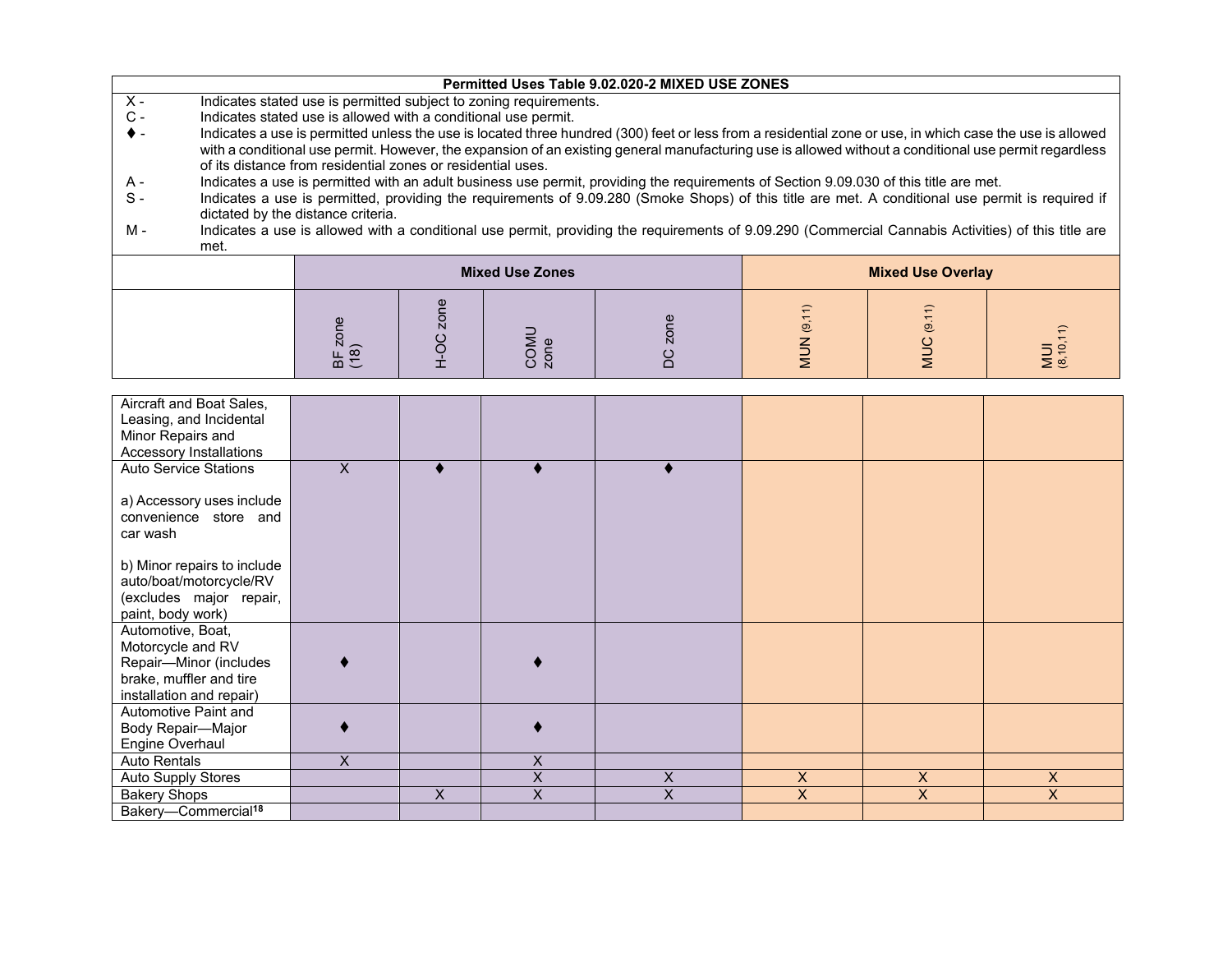| Permitted Uses Table 9.02.020-2 MIXED USE ZONES |  |
|-------------------------------------------------|--|
|-------------------------------------------------|--|

- X Indicates stated use is permitted subject to zoning requirements.<br>C Indicates stated use is allowed with a conditional use permit.
- $C -$  Indicates stated use is allowed with a conditional use permit.<br>  $\blacklozenge$  Indicates a use is permitted unless the use is located three hure
- Indicates a use is permitted unless the use is located three hundred (300) feet or less from a residential zone or use, in which case the use is allowed with a conditional use permit. However, the expansion of an existing general manufacturing use is allowed without a conditional use permit regardless of its distance from residential zones or residential uses.
- Indicates a use is permitted with an adult business use permit, providing the requirements of Section 9.09.030 of this title are met. A -
- $S -$ Indicates a use is permitted, providing the requirements of 9.09.280 (Smoke Shops) of this title are met. A conditional use permit is required if dictated by the distance criteria.
- M Indicates a use is allowed with a conditional use permit, providing the requirements of 9.09.290 (Commercial Cannabis Activities) of this title are met.

|                   | <b>Mixed Use Zones</b> |  | <b>Mixed Use Overlay</b> |                                                            |                                 |
|-------------------|------------------------|--|--------------------------|------------------------------------------------------------|---------------------------------|
| $\text{m} \Sigma$ | N                      |  | $\overline{\phantom{0}}$ | $\overline{\phantom{1}}$<br>$\overline{\phantom{0}}$<br>ၜႍ | $\overline{\phantom{0}}$<br>ق ≧ |

| Banks-Financial<br>Institutions <sup>18</sup>                                      |   | X                       | X                       | $\mathsf X$ | $\mathsf{X}$   | $\mathsf{X}$ | $\mathsf{X}$   |
|------------------------------------------------------------------------------------|---|-------------------------|-------------------------|-------------|----------------|--------------|----------------|
| Barber and Beauty<br>Colleges <sup>18</sup>                                        |   | X                       | X                       | $\times$    | $\mathsf{X}$   | X            | $\mathsf{X}$   |
| Bars (Drinking Establishments) <sup>18</sup>                                       |   |                         |                         |             |                |              |                |
| <b>Bars</b>                                                                        |   |                         | $\mathsf{C}$            | C           | $\mathsf{C}$   | $\mathsf{C}$ | C              |
| Bars, with Limited Live<br>Entertainment                                           |   |                         | $\mathsf{C}$            | C           | C              | C            | C              |
|                                                                                    |   |                         |                         |             |                |              |                |
| Boarding and Rooming<br>Houses <sup>18</sup>                                       |   |                         |                         |             | $\mathsf{X}$   | $\mathsf{X}$ |                |
| Bowling Alley <sup>18</sup>                                                        |   |                         | X                       | X           |                |              |                |
| <b>Building Material Sales</b><br>(with or without outdoor<br>sales) <sup>18</sup> |   |                         |                         |             |                |              |                |
|                                                                                    |   |                         |                         |             |                |              |                |
| <b>Building Material Storage</b><br>Yards <sup>18</sup>                            | X |                         |                         |             |                |              |                |
| Bus, Rail and Taxi<br>Stations <sup>18</sup>                                       |   |                         |                         |             |                |              |                |
| <b>Business Equipment</b><br>Sales (includes repairs)                              | X | X                       | X                       | X           | $\mathsf{X}$   | $\mathsf{X}$ | $\mathsf{X}$   |
| Business Schools <sup>18</sup>                                                     |   | X                       | X                       | X           | X              | X            | X              |
| <b>Business Supply Stores</b>                                                      | X | $\overline{\mathsf{x}}$ | $\overline{\mathsf{x}}$ | X           | $\overline{X}$ | $\mathsf{X}$ | $\overline{X}$ |
| Cabinet Shop                                                                       | X |                         |                         |             |                |              |                |
| Caretakers Residence <sup>1</sup>                                                  | C |                         | X                       |             |                |              |                |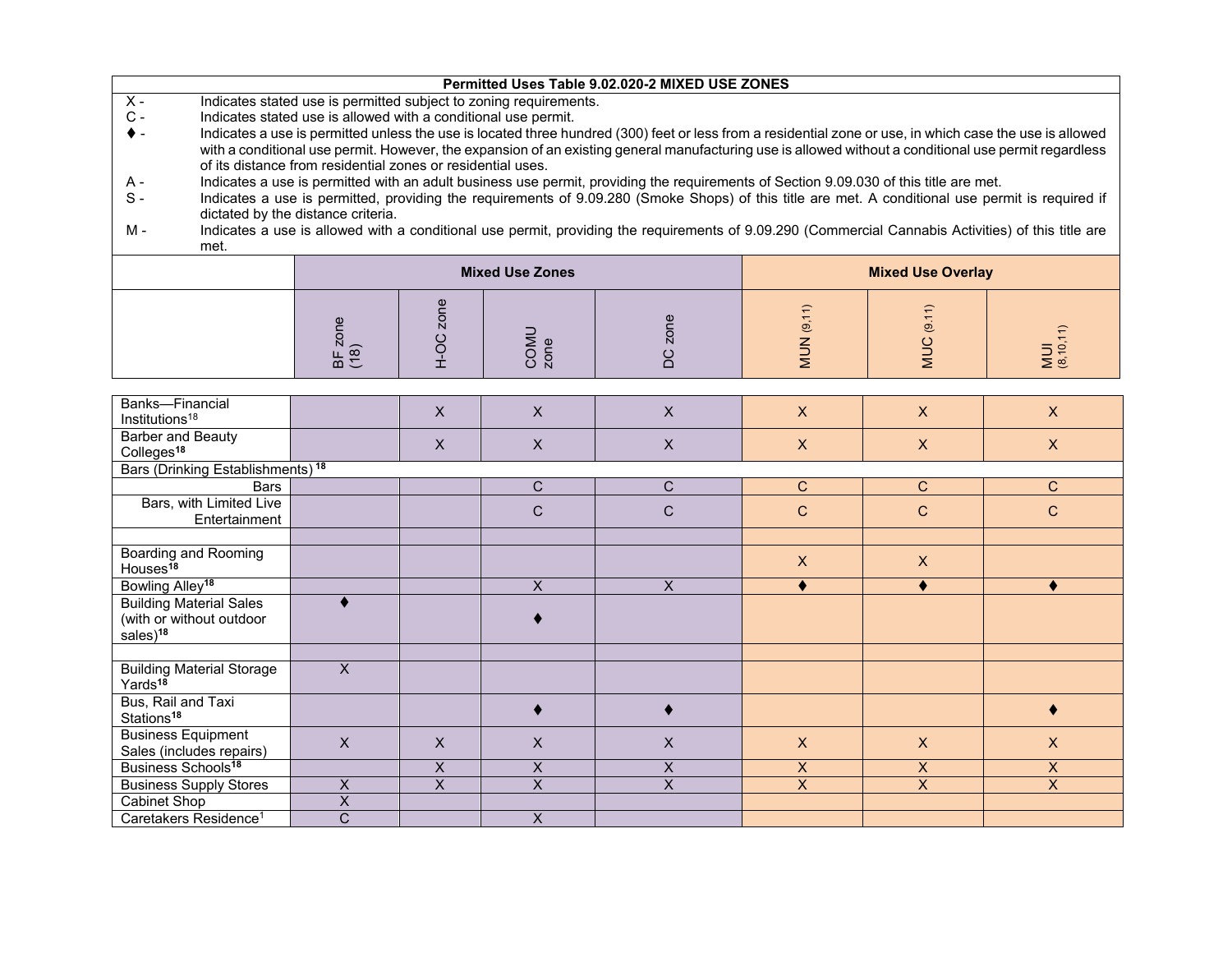|       |      |                                                                |      |                                                                   | Permitted Uses Table 9.02.020-2 MIXED USE ZONES                                                                                                                                                                                                                                                                   |                       |                          |                  |
|-------|------|----------------------------------------------------------------|------|-------------------------------------------------------------------|-------------------------------------------------------------------------------------------------------------------------------------------------------------------------------------------------------------------------------------------------------------------------------------------------------------------|-----------------------|--------------------------|------------------|
| $X -$ |      |                                                                |      | Indicates stated use is permitted subject to zoning requirements. |                                                                                                                                                                                                                                                                                                                   |                       |                          |                  |
| $C -$ |      | Indicates stated use is allowed with a conditional use permit. |      |                                                                   |                                                                                                                                                                                                                                                                                                                   |                       |                          |                  |
|       |      | of its distance from residential zones or residential uses.    |      |                                                                   | Indicates a use is permitted unless the use is located three hundred (300) feet or less from a residential zone or use, in which case the use is allowed<br>with a conditional use permit. However, the expansion of an existing general manufacturing use is allowed without a conditional use permit regardless |                       |                          |                  |
| A -   |      |                                                                |      |                                                                   | Indicates a use is permitted with an adult business use permit, providing the requirements of Section 9.09.030 of this title are met.                                                                                                                                                                             |                       |                          |                  |
| $S-$  |      | dictated by the distance criteria.                             |      |                                                                   | Indicates a use is permitted, providing the requirements of 9.09.280 (Smoke Shops) of this title are met. A conditional use permit is required if                                                                                                                                                                 |                       |                          |                  |
| M -   | met. |                                                                |      |                                                                   | Indicates a use is allowed with a conditional use permit, providing the requirements of 9.09.290 (Commercial Cannabis Activities) of this title are                                                                                                                                                               |                       |                          |                  |
|       |      |                                                                |      | <b>Mixed Use Zones</b>                                            |                                                                                                                                                                                                                                                                                                                   |                       | <b>Mixed Use Overlay</b> |                  |
|       |      | zone<br>BF z<br>(18)                                           | zone | COMU<br>zone                                                      |                                                                                                                                                                                                                                                                                                                   | (9, 11)<br><b>NUN</b> | (9.11)<br><b>DOM</b>     | MUI<br>(8,10,11) |

| Car Wash                     | X | X                         |   |              |              |                |
|------------------------------|---|---------------------------|---|--------------|--------------|----------------|
| Accessory to auto related    |   |                           |   |              |              |                |
| use                          |   |                           |   |              |              |                |
| <b>Catering Service</b>      |   | $\boldsymbol{\mathsf{X}}$ | X | $\mathsf{X}$ | $\mathsf{X}$ | $\pmb{\times}$ |
| Cemetery (Human or Pet)      |   |                           |   |              |              |                |
| With or Without              |   |                           |   |              |              |                |
| Accessory Mortuary and       |   |                           |   |              |              |                |
| Cremation Services           |   |                           |   |              |              |                |
| (Minimum 10-acre site        |   |                           |   |              |              |                |
| required)                    |   |                           |   |              |              |                |
| Churches <sup>2, 18</sup>    |   |                           |   |              |              |                |
| Clubs <sup>18</sup>          |   |                           |   |              |              |                |
| <b>Commercial Cannabis</b>   |   |                           |   |              |              |                |
| Activities <sup>17, 18</sup> |   |                           |   |              |              |                |
| Cultivation                  |   |                           |   |              |              |                |
| Dispensary                   | M | M                         |   |              |              |                |
| Manufacturing                |   |                           |   |              |              |                |
| Testing                      |   |                           |   |              |              |                |
| Microbusiness                |   | M                         |   |              |              |                |
| Distribution                 |   |                           |   |              |              |                |
| <b>Commercial Radio or</b>   |   |                           |   |              |              |                |
| <b>Television Stations</b>   |   |                           |   |              |              |                |
| With on-site antenna         |   |                           | C |              |              |                |
| Without on-site antenna      | X | $\checkmark$              | X |              |              |                |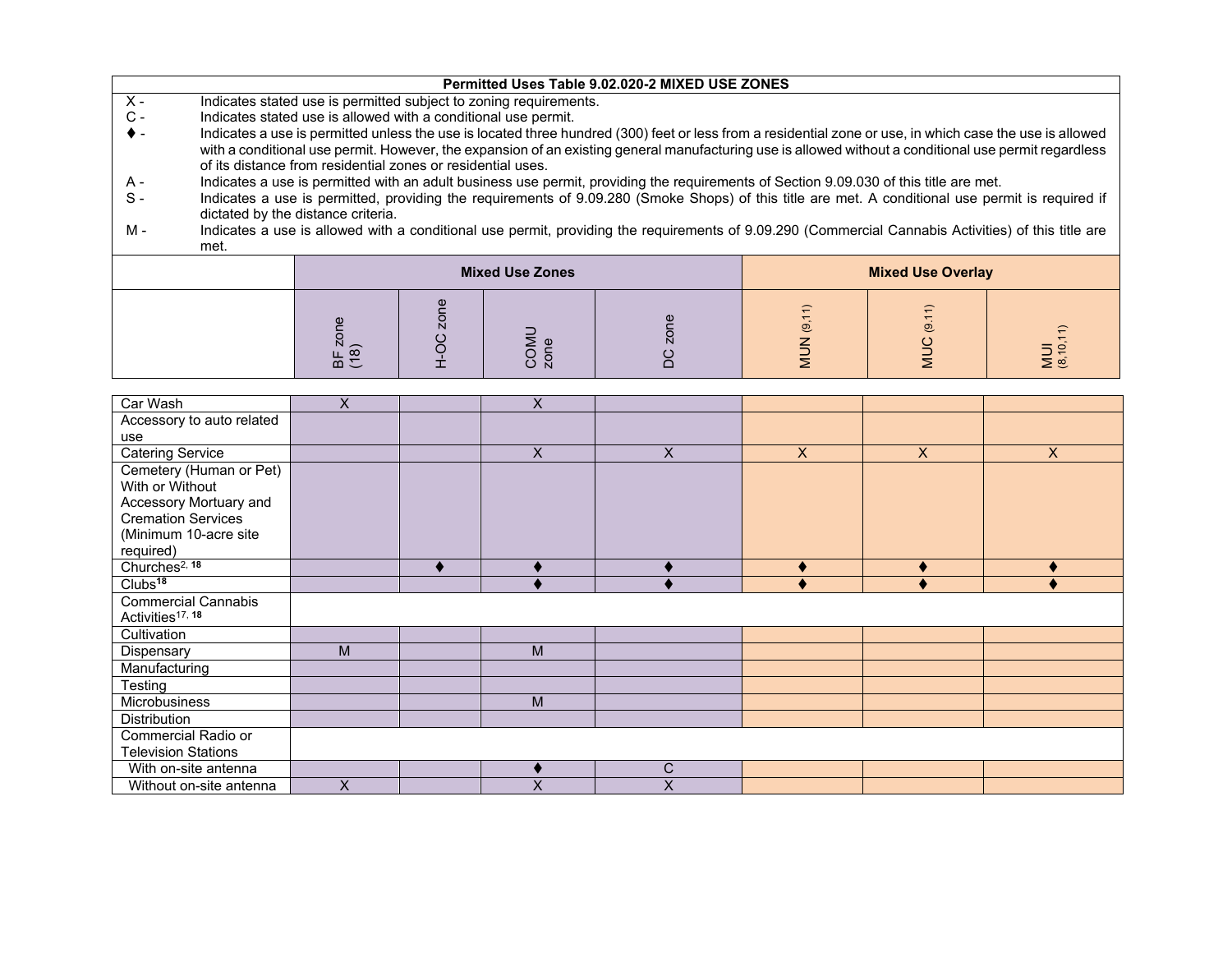|       |      |                                                                |                     |                                                                   | Permitted Uses Table 9.02.020-2 MIXED USE ZONES                                                                                                                                                                                                                                                                   |                |                          |                  |
|-------|------|----------------------------------------------------------------|---------------------|-------------------------------------------------------------------|-------------------------------------------------------------------------------------------------------------------------------------------------------------------------------------------------------------------------------------------------------------------------------------------------------------------|----------------|--------------------------|------------------|
| $X -$ |      |                                                                |                     | Indicates stated use is permitted subject to zoning requirements. |                                                                                                                                                                                                                                                                                                                   |                |                          |                  |
| С -   |      | Indicates stated use is allowed with a conditional use permit. |                     |                                                                   |                                                                                                                                                                                                                                                                                                                   |                |                          |                  |
|       |      | of its distance from residential zones or residential uses.    |                     |                                                                   | Indicates a use is permitted unless the use is located three hundred (300) feet or less from a residential zone or use, in which case the use is allowed<br>with a conditional use permit. However, the expansion of an existing general manufacturing use is allowed without a conditional use permit regardless |                |                          |                  |
| A -   |      |                                                                |                     |                                                                   | Indicates a use is permitted with an adult business use permit, providing the requirements of Section 9.09.030 of this title are met.                                                                                                                                                                             |                |                          |                  |
| $S-$  |      | dictated by the distance criteria.                             |                     |                                                                   | Indicates a use is permitted, providing the requirements of 9.09.280 (Smoke Shops) of this title are met. A conditional use permit is required if                                                                                                                                                                 |                |                          |                  |
| м -   | met. |                                                                |                     |                                                                   | Indicates a use is allowed with a conditional use permit, providing the requirements of 9.09.290 (Commercial Cannabis Activities) of this title are                                                                                                                                                               |                |                          |                  |
|       |      |                                                                |                     | <b>Mixed Use Zones</b>                                            |                                                                                                                                                                                                                                                                                                                   |                | <b>Mixed Use Overlay</b> |                  |
|       |      | BF zone<br>(18)                                                | zone<br>$rac{C}{1}$ | COMU<br>zone                                                      |                                                                                                                                                                                                                                                                                                                   | (9, 11)<br>NUN | (9.11)<br>SUM            | MUI<br>(8,10,11) |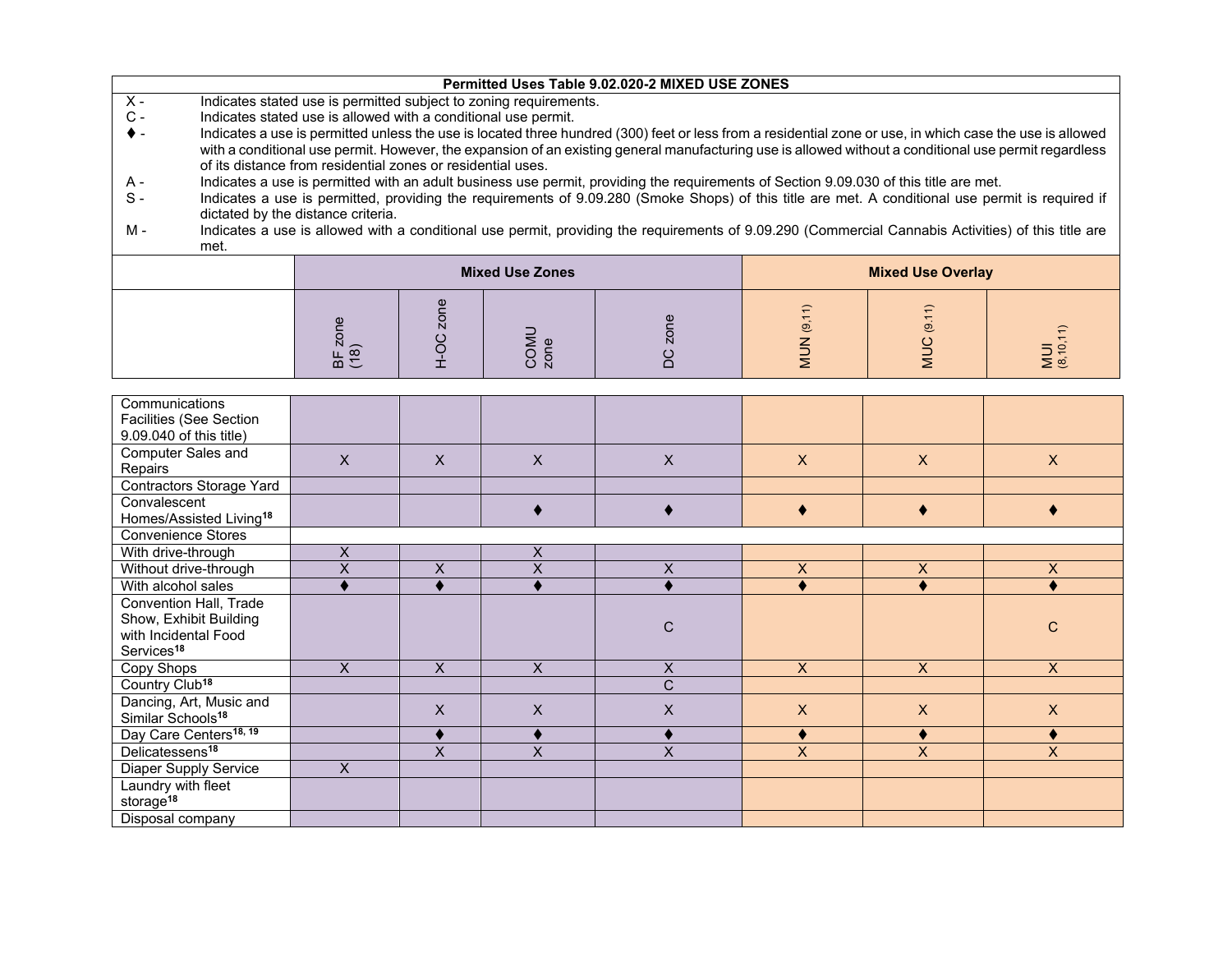|                                  |                                                                |                                                                                                                                                          |                                                                   | Permitted Uses Table 9.02.020-2 MIXED USE ZONES                                                                                                     |                         |                          |                         |  |  |  |  |  |
|----------------------------------|----------------------------------------------------------------|----------------------------------------------------------------------------------------------------------------------------------------------------------|-------------------------------------------------------------------|-----------------------------------------------------------------------------------------------------------------------------------------------------|-------------------------|--------------------------|-------------------------|--|--|--|--|--|
| $X -$                            |                                                                |                                                                                                                                                          | Indicates stated use is permitted subject to zoning requirements. |                                                                                                                                                     |                         |                          |                         |  |  |  |  |  |
| $\mathtt{C}$ -                   | Indicates stated use is allowed with a conditional use permit. |                                                                                                                                                          |                                                                   |                                                                                                                                                     |                         |                          |                         |  |  |  |  |  |
| $\bullet$ -                      |                                                                | Indicates a use is permitted unless the use is located three hundred (300) feet or less from a residential zone or use, in which case the use is allowed |                                                                   |                                                                                                                                                     |                         |                          |                         |  |  |  |  |  |
|                                  |                                                                | with a conditional use permit. However, the expansion of an existing general manufacturing use is allowed without a conditional use permit regardless    |                                                                   |                                                                                                                                                     |                         |                          |                         |  |  |  |  |  |
|                                  |                                                                | of its distance from residential zones or residential uses.                                                                                              |                                                                   |                                                                                                                                                     |                         |                          |                         |  |  |  |  |  |
| A -                              |                                                                |                                                                                                                                                          |                                                                   | Indicates a use is permitted with an adult business use permit, providing the requirements of Section 9.09.030 of this title are met.               |                         |                          |                         |  |  |  |  |  |
| $S -$                            | dictated by the distance criteria.                             |                                                                                                                                                          |                                                                   | Indicates a use is permitted, providing the requirements of 9.09.280 (Smoke Shops) of this title are met. A conditional use permit is required if   |                         |                          |                         |  |  |  |  |  |
| M -<br>met.                      |                                                                |                                                                                                                                                          |                                                                   | Indicates a use is allowed with a conditional use permit, providing the requirements of 9.09.290 (Commercial Cannabis Activities) of this title are |                         |                          |                         |  |  |  |  |  |
|                                  |                                                                |                                                                                                                                                          | <b>Mixed Use Zones</b>                                            |                                                                                                                                                     |                         | <b>Mixed Use Overlay</b> |                         |  |  |  |  |  |
|                                  | BF zone<br>(18)                                                | H-OC zone                                                                                                                                                | COMU<br>zone                                                      | zone<br><b>DC</b>                                                                                                                                   | MUN (9,11)              | <b>MUC</b> (9.11)        | MUI<br>(8,10,11)        |  |  |  |  |  |
| Drapery Shops                    | X                                                              | X                                                                                                                                                        | X                                                                 | X                                                                                                                                                   | X                       | $\pmb{\times}$           | $\mathsf{X}$            |  |  |  |  |  |
| <b>Dressmaking Shops</b>         | $\overline{\mathsf{x}}$                                        | $\overline{\mathsf{x}}$                                                                                                                                  | $\overline{\mathsf{x}}$                                           | $\overline{\mathsf{x}}$                                                                                                                             | $\overline{\mathsf{x}}$ | $\overline{\mathsf{x}}$  | $\overline{\mathsf{x}}$ |  |  |  |  |  |
| Driving School <sup>18</sup>     | $\overline{X}$                                                 | X                                                                                                                                                        | X                                                                 | X                                                                                                                                                   | $\overline{\mathsf{x}}$ | X                        | $\overline{X}$          |  |  |  |  |  |
| Drug Stores                      | X                                                              | X                                                                                                                                                        | X                                                                 | X                                                                                                                                                   | X                       | X                        | $\mathsf{X}$            |  |  |  |  |  |
| Dry Cleaning or                  |                                                                |                                                                                                                                                          |                                                                   |                                                                                                                                                     |                         |                          |                         |  |  |  |  |  |
| Laundry <sup>18</sup>            |                                                                |                                                                                                                                                          |                                                                   |                                                                                                                                                     |                         |                          |                         |  |  |  |  |  |
| a. Dry Cleaning                  | X                                                              |                                                                                                                                                          | X                                                                 | X                                                                                                                                                   | X                       | X                        | $\mathsf{X}$            |  |  |  |  |  |
| b. Laundromat                    | X                                                              |                                                                                                                                                          | X                                                                 | X                                                                                                                                                   | $\mathsf{X}$            | $\mathsf{X}$             | $\mathsf{X}$            |  |  |  |  |  |
| c. Laundry Commercial            | $\mathsf{X}$                                                   |                                                                                                                                                          |                                                                   |                                                                                                                                                     |                         |                          |                         |  |  |  |  |  |
| Emergency Shelters <sup>14</sup> |                                                                |                                                                                                                                                          |                                                                   |                                                                                                                                                     |                         |                          |                         |  |  |  |  |  |

X

 $\overline{C}$ 

 $\frac{x}{x}$ 

Fire and Police Stations X X X X X X X

X X X X X X X

 $\overline{X}$ 

 $\mathsf{X}^{\perp}$ 

Exterminators X C

Feed and Grain Stores X X

Equestrian Centers, Riding Academies, Commercial Stables (including incidental sales of feed and tack)**<sup>18</sup>**

Farm Worker Housing**<sup>18</sup>**

Floor Covering Stores (may include incidental repairs with installation

Fraternity/Sorority**<sup>18</sup>** Frozen Food Locker

service)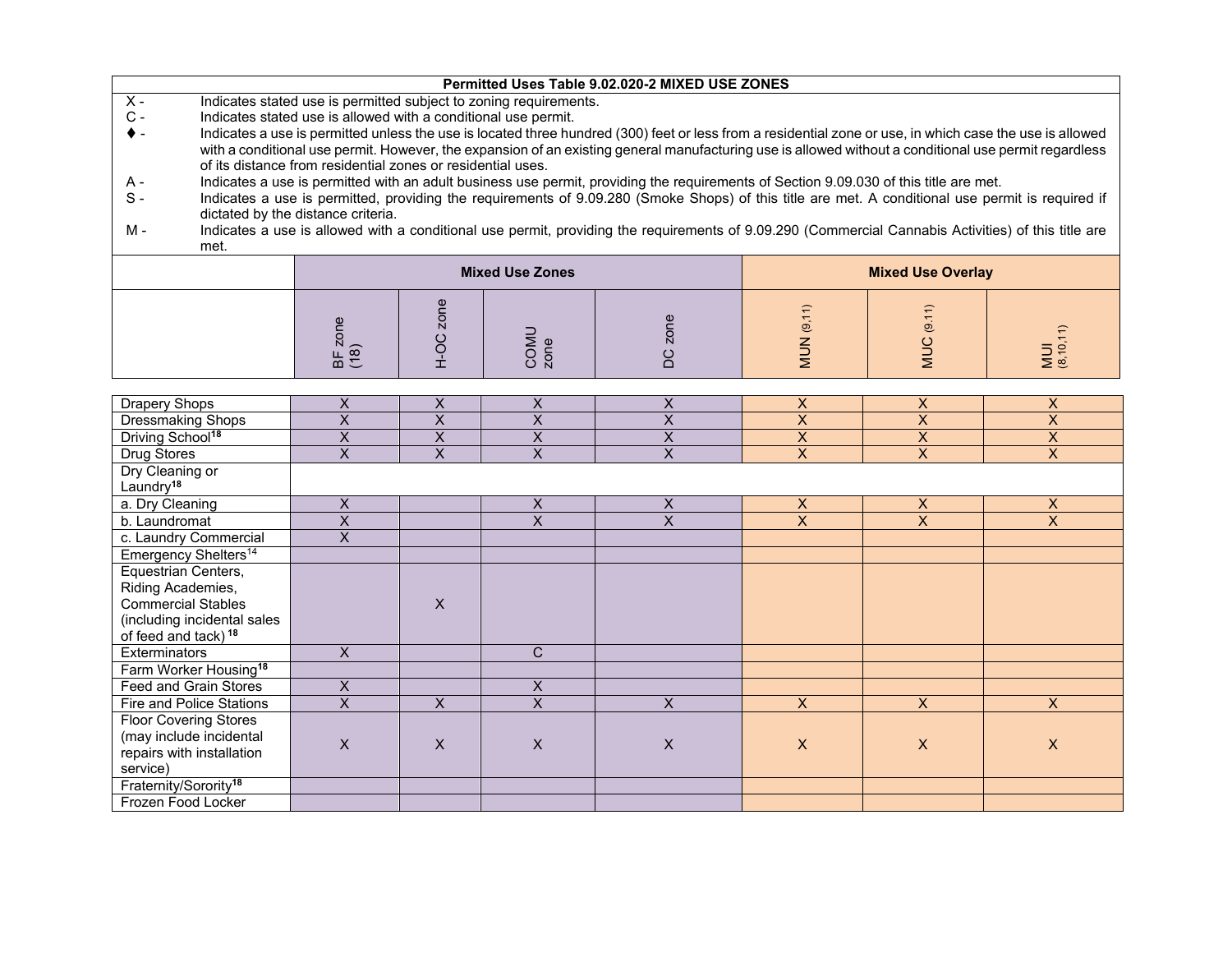|                |                                                                                                                                                                                         |                                                             |      |                                                                   | Permitted Uses Table 9.02.020-2 MIXED USE ZONES                                                                                                                                                                                                                                                                   |    |                          |                |  |  |
|----------------|-----------------------------------------------------------------------------------------------------------------------------------------------------------------------------------------|-------------------------------------------------------------|------|-------------------------------------------------------------------|-------------------------------------------------------------------------------------------------------------------------------------------------------------------------------------------------------------------------------------------------------------------------------------------------------------------|----|--------------------------|----------------|--|--|
| $X -$          |                                                                                                                                                                                         |                                                             |      | Indicates stated use is permitted subject to zoning requirements. |                                                                                                                                                                                                                                                                                                                   |    |                          |                |  |  |
| $\mathsf{C}$ - | Indicates stated use is allowed with a conditional use permit.                                                                                                                          |                                                             |      |                                                                   |                                                                                                                                                                                                                                                                                                                   |    |                          |                |  |  |
| $\bullet$ -    |                                                                                                                                                                                         | of its distance from residential zones or residential uses. |      |                                                                   | Indicates a use is permitted unless the use is located three hundred (300) feet or less from a residential zone or use, in which case the use is allowed<br>with a conditional use permit. However, the expansion of an existing general manufacturing use is allowed without a conditional use permit regardless |    |                          |                |  |  |
| A -            |                                                                                                                                                                                         |                                                             |      |                                                                   | Indicates a use is permitted with an adult business use permit, providing the requirements of Section 9.09.030 of this title are met.                                                                                                                                                                             |    |                          |                |  |  |
| $S -$          | Indicates a use is permitted, providing the requirements of 9.09.280 (Smoke Shops) of this title are met. A conditional use permit is required if<br>dictated by the distance criteria. |                                                             |      |                                                                   |                                                                                                                                                                                                                                                                                                                   |    |                          |                |  |  |
| M -            | met.                                                                                                                                                                                    |                                                             |      |                                                                   | Indicates a use is allowed with a conditional use permit, providing the requirements of 9.09.290 (Commercial Cannabis Activities) of this title are                                                                                                                                                               |    |                          |                |  |  |
|                |                                                                                                                                                                                         |                                                             |      | <b>Mixed Use Zones</b>                                            |                                                                                                                                                                                                                                                                                                                   |    | <b>Mixed Use Overlay</b> |                |  |  |
|                |                                                                                                                                                                                         | zone<br>BF 2<br>(18)                                        | zone | COMU<br>zone                                                      |                                                                                                                                                                                                                                                                                                                   | ල. |                          | MUI<br>(8,10,1 |  |  |

| <b>Gasoline Dispensing -</b><br>Non-retail accessory to<br>an auto-related use <sup>18</sup> | X              |   | $\sf X$      | X                         |                |                |                  |
|----------------------------------------------------------------------------------------------|----------------|---|--------------|---------------------------|----------------|----------------|------------------|
| Glass Shops and Glass<br>Studios-Stained, etc.                                               | $\mathsf{X}$   |   | $\sf X$      | $\boldsymbol{\mathsf{X}}$ |                |                |                  |
| Golf Courses or Golf<br>Driving Ranges with<br>Incidental Commercial<br>Uses <sup>18</sup>   |                |   |              | $\mathbf C$               |                |                |                  |
| Handicapped Housing <sup>18</sup>                                                            |                |   | $\mathsf{X}$ | X                         | $\mathsf{X}$   | $\mathsf{X}$   | $\mathsf{X}$     |
| <b>Heavy Equipment Sales</b><br>and Rentals                                                  | $\mathsf{X}$   |   |              |                           |                |                |                  |
| Hospitals <sup>18</sup>                                                                      |                |   |              |                           |                |                |                  |
| Hotels <sup>18</sup>                                                                         |                |   |              |                           |                |                |                  |
| a. With 20% or less of the<br>units containing kitchens                                      |                |   | $\mathsf{X}$ | $\mathsf{X}$              | $\mathsf{X}$   | $\mathsf{X}$   | $\mathsf{X}$     |
| b. With over 20% of the<br>units containing kitchens                                         |                |   | $\mathsf{C}$ | C                         | $\mathbf C$    | $\mathsf{C}$   | $\mathsf{C}$     |
| Ice Cream Stores-<br>Including Yogurt Sales                                                  | X              | X | X            | X                         | $\mathsf{X}$   | $\mathsf{X}$   | $\mathsf{X}$     |
| Impound Yards                                                                                | C              |   |              |                           |                |                |                  |
| Jewelry Stores                                                                               | X              | X | X            | X                         | $\mathsf{X}$   | $\mathsf{X}$   | $\mathsf{X}$     |
| Kennel and Catteries                                                                         | $\overline{C}$ |   | C            |                           | $\overline{C}$ | $\overline{C}$ | $\mathsf{C}$     |
| Laboratories (medical<br>and dental) <sup>18</sup>                                           | X              |   | X            | $\pmb{\times}$            | X              | $\mathsf{X}$   | $\boldsymbol{X}$ |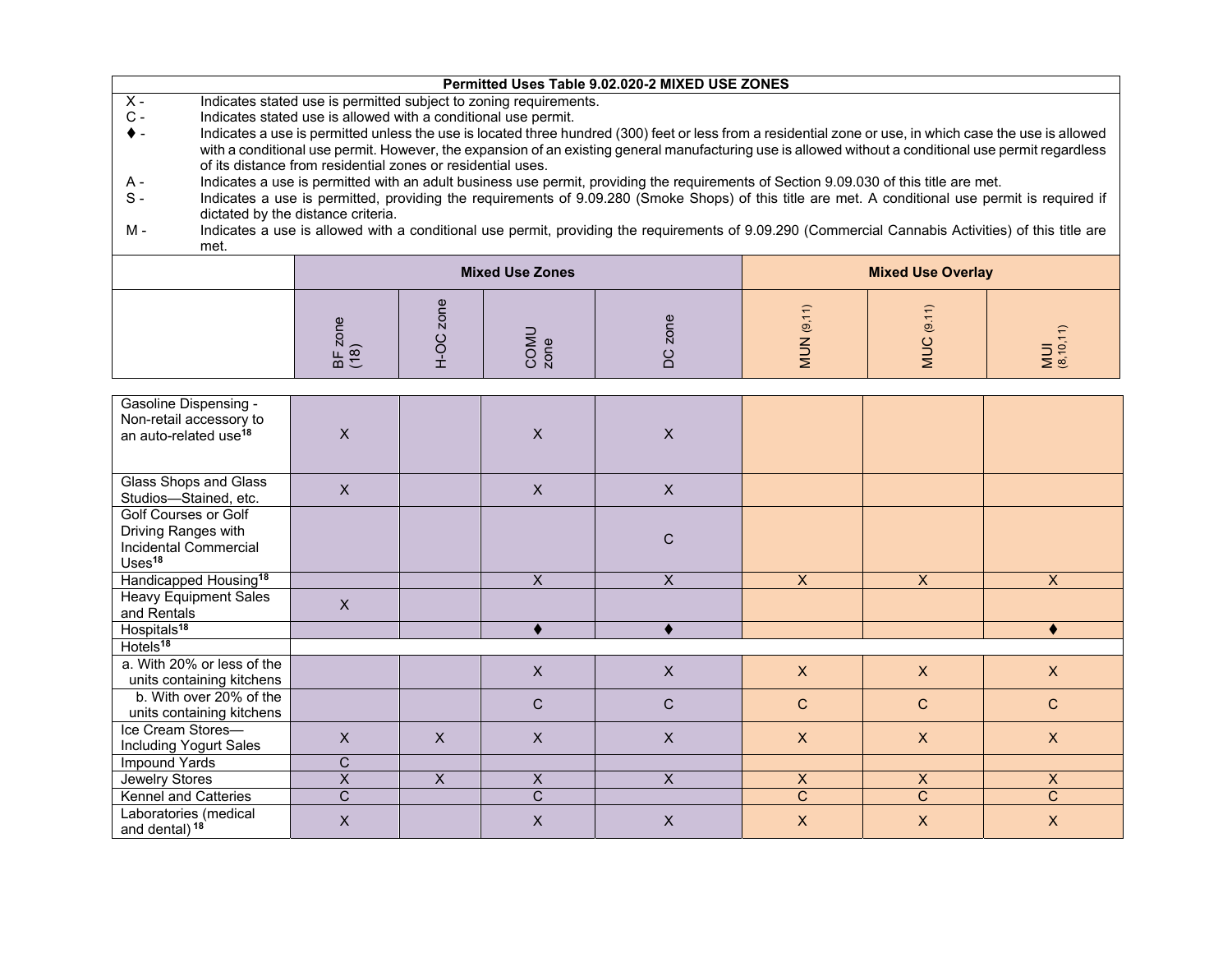|                |                                                                                                                                                                                                                                                                                                                                                                                  |                      |      |                                                                   | Permitted Uses Table 9.02.020-2 MIXED USE ZONES                                                                                                     |           |                          |                  |  |  |
|----------------|----------------------------------------------------------------------------------------------------------------------------------------------------------------------------------------------------------------------------------------------------------------------------------------------------------------------------------------------------------------------------------|----------------------|------|-------------------------------------------------------------------|-----------------------------------------------------------------------------------------------------------------------------------------------------|-----------|--------------------------|------------------|--|--|
| $X -$          |                                                                                                                                                                                                                                                                                                                                                                                  |                      |      | Indicates stated use is permitted subject to zoning requirements. |                                                                                                                                                     |           |                          |                  |  |  |
| $\mathsf{C}$ - | Indicates stated use is allowed with a conditional use permit.                                                                                                                                                                                                                                                                                                                   |                      |      |                                                                   |                                                                                                                                                     |           |                          |                  |  |  |
| $\bullet$ -    | Indicates a use is permitted unless the use is located three hundred (300) feet or less from a residential zone or use, in which case the use is allowed<br>with a conditional use permit. However, the expansion of an existing general manufacturing use is allowed without a conditional use permit regardless<br>of its distance from residential zones or residential uses. |                      |      |                                                                   |                                                                                                                                                     |           |                          |                  |  |  |
| A -            |                                                                                                                                                                                                                                                                                                                                                                                  |                      |      |                                                                   | Indicates a use is permitted with an adult business use permit, providing the requirements of Section 9.09.030 of this title are met.               |           |                          |                  |  |  |
| $S -$          | Indicates a use is permitted, providing the requirements of 9.09.280 (Smoke Shops) of this title are met. A conditional use permit is required if<br>dictated by the distance criteria.                                                                                                                                                                                          |                      |      |                                                                   |                                                                                                                                                     |           |                          |                  |  |  |
| м -            | met.                                                                                                                                                                                                                                                                                                                                                                             |                      |      |                                                                   | Indicates a use is allowed with a conditional use permit, providing the requirements of 9.09.290 (Commercial Cannabis Activities) of this title are |           |                          |                  |  |  |
|                |                                                                                                                                                                                                                                                                                                                                                                                  |                      |      | <b>Mixed Use Zones</b>                                            |                                                                                                                                                     |           | <b>Mixed Use Overlay</b> |                  |  |  |
|                |                                                                                                                                                                                                                                                                                                                                                                                  | zone<br>BF 2<br>(18) | zone | COMU<br>zone                                                      |                                                                                                                                                     | ල.<br>NUN | <u>ේ</u>                 | MUI<br>(8,10,11) |  |  |

| Libraries <sup>18</sup>                                                                                                                                                  | X            | X | X                       | Χ | X              | X                  | $\mathsf{X}$   |
|--------------------------------------------------------------------------------------------------------------------------------------------------------------------------|--------------|---|-------------------------|---|----------------|--------------------|----------------|
| <b>Liquor Stores</b>                                                                                                                                                     |              |   |                         |   |                |                    |                |
| Live/Work Unit <sup>12,18</sup>                                                                                                                                          |              |   | X                       | X | $\times$       | $\pmb{\mathsf{X}}$ | $\mathsf{X}$   |
| Locksmith Shops                                                                                                                                                          | X            |   | $\overline{\mathsf{x}}$ | X | $\overline{X}$ | $\pmb{\mathsf{X}}$ | $\pmb{\times}$ |
| Lodge Halls and Similar<br>Facilities <sup>18</sup>                                                                                                                      |              |   |                         |   |                |                    |                |
| Lumberyards                                                                                                                                                              |              |   |                         |   |                |                    |                |
| Mail Order House                                                                                                                                                         |              |   |                         |   |                |                    |                |
| Manufacturing and<br>Assembly <sup>18</sup>                                                                                                                              |              |   |                         |   |                |                    |                |
| a. Custom and light<br>manufacturing indoor<br>uses only (50,000 square<br>feet or less), with light<br>truck traffic, on-site and<br>wholesaling of goods<br>produced   | X            |   |                         |   |                |                    |                |
| b. Custom and light<br>manufacturing indoor<br>uses only (more than<br>50,000 square feet), with<br>light truck traffic, on-site<br>and wholesaling of goods<br>produced | $\mathsf{X}$ |   |                         |   |                |                    |                |
| c. General manufacturing<br>with frequent truck traffic                                                                                                                  |              |   |                         |   |                |                    |                |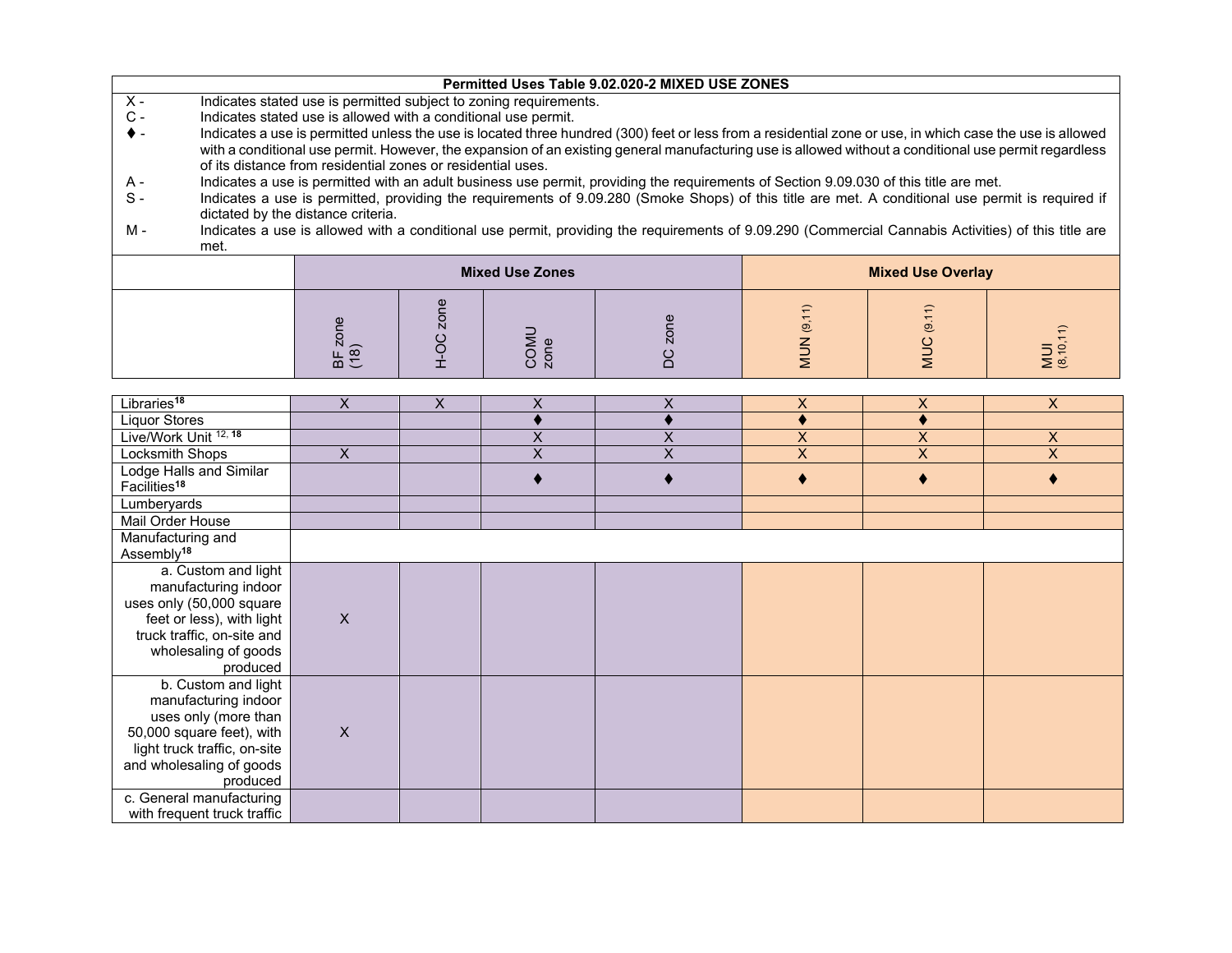|       |                                                                |                                                             |            |                                                                   | Permitted Uses Table 9.02.020-2 MIXED USE ZONES                                                                                                          |         |                          |  |  |  |  |
|-------|----------------------------------------------------------------|-------------------------------------------------------------|------------|-------------------------------------------------------------------|----------------------------------------------------------------------------------------------------------------------------------------------------------|---------|--------------------------|--|--|--|--|
| $X -$ |                                                                |                                                             |            | Indicates stated use is permitted subject to zoning requirements. |                                                                                                                                                          |         |                          |  |  |  |  |
| $C -$ | Indicates stated use is allowed with a conditional use permit. |                                                             |            |                                                                   |                                                                                                                                                          |         |                          |  |  |  |  |
| ♦ -   |                                                                |                                                             |            |                                                                   | Indicates a use is permitted unless the use is located three hundred (300) feet or less from a residential zone or use, in which case the use is allowed |         |                          |  |  |  |  |
|       |                                                                |                                                             |            |                                                                   | with a conditional use permit. However, the expansion of an existing general manufacturing use is allowed without a conditional use permit regardless    |         |                          |  |  |  |  |
|       |                                                                | of its distance from residential zones or residential uses. |            |                                                                   |                                                                                                                                                          |         |                          |  |  |  |  |
| A -   |                                                                |                                                             |            |                                                                   | Indicates a use is permitted with an adult business use permit, providing the requirements of Section 9.09.030 of this title are met.                    |         |                          |  |  |  |  |
| $S-$  |                                                                |                                                             |            |                                                                   | Indicates a use is permitted, providing the requirements of 9.09.280 (Smoke Shops) of this title are met. A conditional use permit is required if        |         |                          |  |  |  |  |
|       |                                                                | dictated by the distance criteria.                          |            |                                                                   |                                                                                                                                                          |         |                          |  |  |  |  |
| M -   |                                                                |                                                             |            |                                                                   | Indicates a use is allowed with a conditional use permit, providing the requirements of 9.09.290 (Commercial Cannabis Activities) of this title are      |         |                          |  |  |  |  |
|       | met.                                                           |                                                             |            |                                                                   |                                                                                                                                                          |         |                          |  |  |  |  |
|       |                                                                |                                                             |            | <b>Mixed Use Zones</b>                                            |                                                                                                                                                          |         | <b>Mixed Use Overlay</b> |  |  |  |  |
|       |                                                                |                                                             |            |                                                                   |                                                                                                                                                          |         |                          |  |  |  |  |
|       |                                                                |                                                             |            |                                                                   |                                                                                                                                                          |         |                          |  |  |  |  |
|       |                                                                |                                                             | zone       |                                                                   |                                                                                                                                                          | (9, 11) | (9.11)                   |  |  |  |  |
|       | zone<br>MUI<br>(8,10,11)<br>COMU<br>zone                       |                                                             |            |                                                                   |                                                                                                                                                          |         |                          |  |  |  |  |
|       |                                                                | BF <sub>3</sub>                                             | <b>DCH</b> |                                                                   | ပ<br>≏                                                                                                                                                   | NUN     | NUC                      |  |  |  |  |
|       |                                                                |                                                             |            |                                                                   |                                                                                                                                                          |         |                          |  |  |  |  |
|       |                                                                |                                                             |            |                                                                   |                                                                                                                                                          |         |                          |  |  |  |  |
|       | and/or outdoor equipment                                       |                                                             |            |                                                                   |                                                                                                                                                          |         |                          |  |  |  |  |

| and/or outdoor equipment<br>or storage                                                                                                             |                           |                         |                |                           |                |                |                           |
|----------------------------------------------------------------------------------------------------------------------------------------------------|---------------------------|-------------------------|----------------|---------------------------|----------------|----------------|---------------------------|
| d. Retail sales of goods<br>produced or warehoused<br>on-site $3$                                                                                  | $\boldsymbol{\mathsf{X}}$ |                         |                |                           |                |                |                           |
| <b>Medical Clinics/Medical</b><br>Care <sup>18</sup>                                                                                               |                           |                         |                |                           |                |                |                           |
| Inpatient care                                                                                                                                     |                           | X                       | X              | $\pmb{\mathsf{X}}$        | $\mathsf{X}$   | $\pmb{\times}$ | $\mathsf X$               |
| Urgent care                                                                                                                                        |                           | $\overline{\mathsf{x}}$ | $\overline{X}$ | $\overline{\mathsf{x}}$   | $\overline{X}$ | $\overline{X}$ | $\overline{X}$            |
| Medical device services<br>and sales (retail),<br>including, but not limited<br>to, fittings for and sale of<br>prosthetic and orthotic<br>devices | X                         | X                       | X              | $\boldsymbol{\mathsf{X}}$ |                |                | $\boldsymbol{\mathsf{X}}$ |
| Medical equipment<br>supply, including retail<br>sales for in-home medical<br>care, such as<br>wheelchairs, walkers, and<br>respiratory equipment  | $\mathsf{X}$              | X                       | X              | $\boldsymbol{\mathsf{X}}$ |                |                | $\boldsymbol{\mathsf{X}}$ |
| Mobile Home Parks <sup>18</sup>                                                                                                                    |                           |                         |                |                           |                |                |                           |
| Mobile Home Sales or<br>Rentals (outdoor display)                                                                                                  |                           |                         |                |                           |                |                |                           |
| Mortuaries <sup>18</sup>                                                                                                                           |                           |                         |                |                           |                |                |                           |
| With cremation services                                                                                                                            |                           |                         |                |                           |                |                |                           |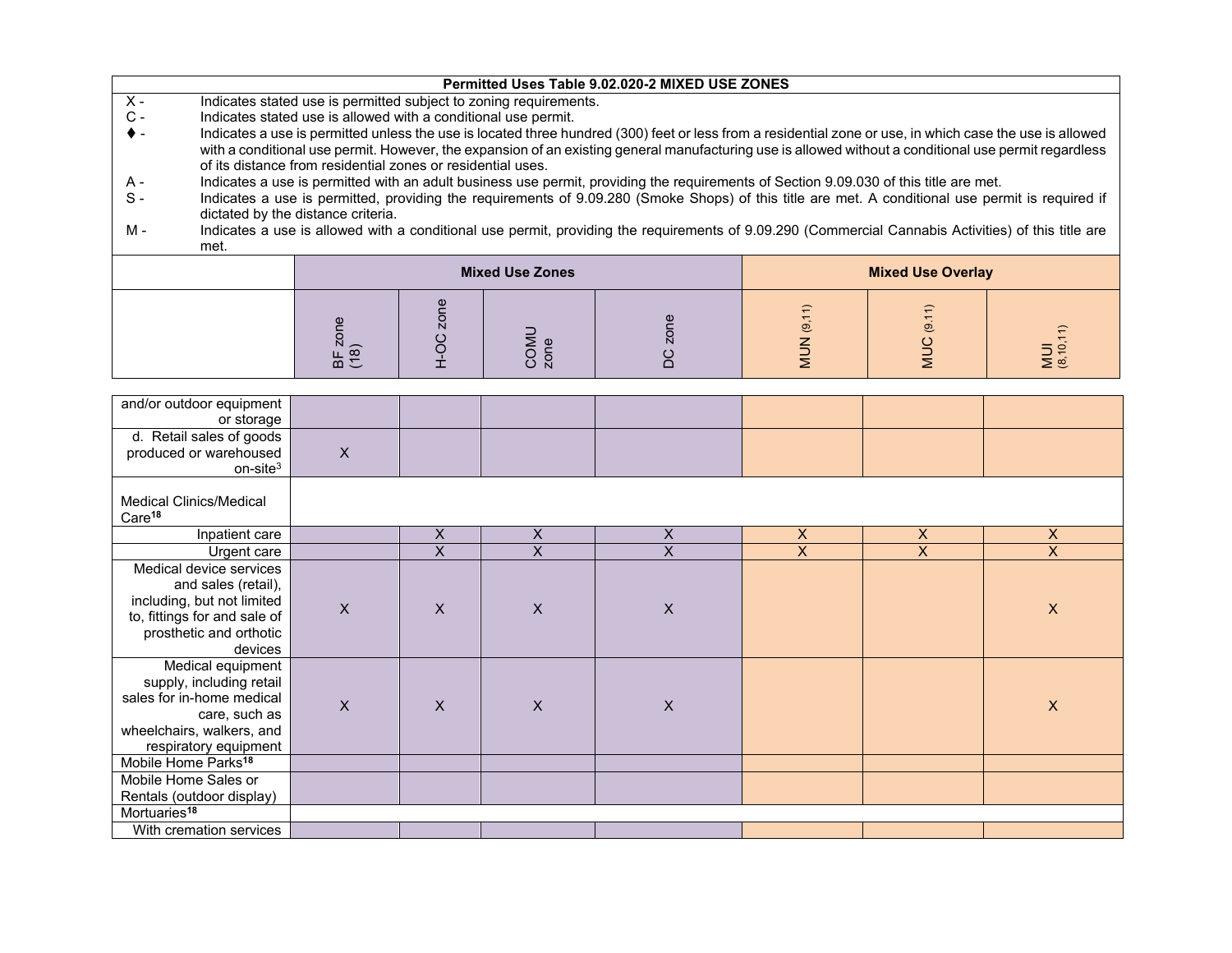|    | Permitted Uses Table 9.02.020-2 MIXED USE ZONES                   |  |
|----|-------------------------------------------------------------------|--|
| ᆺ. | Indicates stated use is permitted subject to zoning requirements. |  |

- C Indicates stated use is allowed with a conditional use permit.
- Indicates a use is permitted unless the use is located three hundred (300) feet or less from a residential zone or use, in which case the use is allowed with a conditional use permit. However, the expansion of an existing general manufacturing use is allowed without a conditional use permit regardless of its distance from residential zones or residential uses.
- Indicates a use is permitted with an adult business use permit, providing the requirements of Section 9.09.030 of this title are met. A -
- $S -$ Indicates a use is permitted, providing the requirements of 9.09.280 (Smoke Shops) of this title are met. A conditional use permit is required if dictated by the distance criteria.
- M Indicates a use is allowed with a conditional use permit, providing the requirements of 9.09.290 (Commercial Cannabis Activities) of this title are met.

|            | <b>Mixed Use Zones</b> |  | <b>Mixed Use Overlay</b> |                               |                      |
|------------|------------------------|--|--------------------------|-------------------------------|----------------------|
| $m \Sigma$ | N                      |  | $\overline{\phantom{0}}$ | $\overline{\phantom{0}}$<br>፵ | $\Rightarrow$<br>∑ ⊛ |

| No cremation services                 |                         |                         |                    |                    |                           |                           |                         |
|---------------------------------------|-------------------------|-------------------------|--------------------|--------------------|---------------------------|---------------------------|-------------------------|
| Museums <sup>18</sup>                 |                         | X                       | $\times$           | $\overline{X}$     | $\mathsf{X}$              | $\overline{X}$            | X                       |
| Newspaper and Printing                | X                       | X                       | X                  | $\mathsf X$        | $\boldsymbol{\mathsf{X}}$ | $\boldsymbol{\mathsf{X}}$ | $\mathsf{X}$            |
| Shops                                 |                         |                         |                    |                    |                           |                           |                         |
| Nightclubs <sup>18</sup>              |                         |                         | $\mathsf{C}$       | $\mathsf{C}$       |                           | $\overline{C}$            | $\mathsf{C}$            |
| Nursery, (Plant),                     |                         |                         |                    |                    |                           |                           |                         |
| Wholesale and                         |                         | $\mathsf{X}$            | $\mathsf{X}$       |                    |                           |                           |                         |
| Distribution                          |                         |                         |                    |                    |                           |                           |                         |
| Offices (administrative               | $\mathsf{X}$            | X                       | $\mathsf{X}$       | $\mathsf{X}$       | $\mathsf{X}$              | $\mathsf X$               | $\mathsf{X}$            |
| and professional) <sup>18</sup>       |                         |                         |                    |                    |                           |                           |                         |
| Open Air Theaters <sup>18</sup>       |                         |                         |                    | $\mathsf{X}$       |                           |                           | $\mathsf{C}$            |
| Orphanages <sup>18</sup>              |                         |                         |                    |                    |                           |                           |                         |
| Painting Contractor                   | $\overline{X}$          |                         |                    |                    |                           |                           |                         |
| Parcel Delivery                       |                         |                         |                    |                    |                           |                           |                         |
| Terminals <sup>18</sup>               |                         |                         |                    |                    |                           |                           |                         |
| Parking Lot                           | X                       |                         | X                  | $\overline{X}$     |                           |                           | C                       |
| Parks and Recreation                  |                         | $\mathsf X$             | $\mathsf{X}$       | $\mathsf X$        | $\mathsf{X}$              | $\mathsf X$               | $\mathsf{X}$            |
| Facilities (public) <sup>18</sup>     |                         |                         |                    |                    |                           |                           |                         |
| Personal Services (e.g.,              |                         |                         |                    |                    |                           |                           |                         |
| nail salons, spa                      |                         |                         |                    |                    |                           |                           |                         |
| facilities <sup>15</sup> , barber and | $\mathsf{X}$            | $\mathsf{X}$            | $\mathsf{X}$       | $\mathsf X$        | $\boldsymbol{\mathsf{X}}$ | $\boldsymbol{X}$          | $\pmb{\times}$          |
| beauty shops, and tattoo              |                         |                         |                    |                    |                           |                           |                         |
| parlors) <sup>18</sup>                |                         |                         |                    |                    |                           |                           |                         |
| Pharmacy <sup>4</sup>                 | X                       | X                       | $\pmb{\mathsf{X}}$ | $\pmb{\mathsf{X}}$ | X                         | $\boldsymbol{\mathsf{X}}$ | X                       |
| Photo Studios                         | $\overline{X}$          | $\overline{\mathsf{x}}$ | $\overline{X}$     | $\overline{X}$     | $\overline{X}$            | $\overline{\mathsf{x}}$   | $\overline{\mathsf{x}}$ |
| <b>Plumbing Shops</b>                 | $\overline{\mathsf{x}}$ |                         | X                  |                    |                           |                           |                         |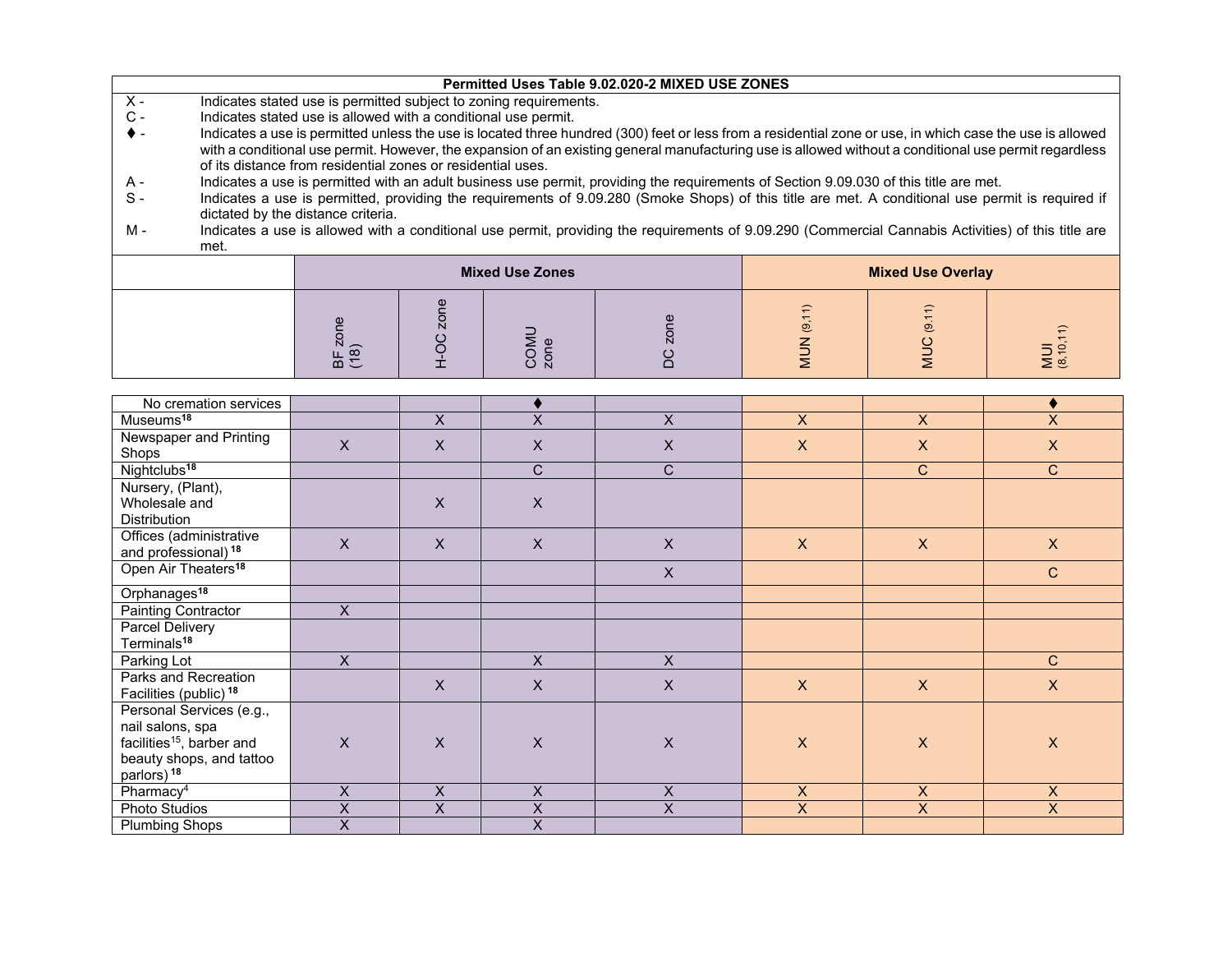|                |                                                                                                                                                                                         |                                                             |      |                                                                   | Permitted Uses Table 9.02.020-2 MIXED USE ZONES                                                                                                                                                                                                                                                                   |                |                          |                  |  |  |
|----------------|-----------------------------------------------------------------------------------------------------------------------------------------------------------------------------------------|-------------------------------------------------------------|------|-------------------------------------------------------------------|-------------------------------------------------------------------------------------------------------------------------------------------------------------------------------------------------------------------------------------------------------------------------------------------------------------------|----------------|--------------------------|------------------|--|--|
| $X -$          |                                                                                                                                                                                         |                                                             |      | Indicates stated use is permitted subject to zoning requirements. |                                                                                                                                                                                                                                                                                                                   |                |                          |                  |  |  |
| $\mathsf{C}$ - | Indicates stated use is allowed with a conditional use permit.                                                                                                                          |                                                             |      |                                                                   |                                                                                                                                                                                                                                                                                                                   |                |                          |                  |  |  |
| $\bullet$ -    |                                                                                                                                                                                         | of its distance from residential zones or residential uses. |      |                                                                   | Indicates a use is permitted unless the use is located three hundred (300) feet or less from a residential zone or use, in which case the use is allowed<br>with a conditional use permit. However, the expansion of an existing general manufacturing use is allowed without a conditional use permit regardless |                |                          |                  |  |  |
| A -            |                                                                                                                                                                                         |                                                             |      |                                                                   | Indicates a use is permitted with an adult business use permit, providing the requirements of Section 9.09.030 of this title are met.                                                                                                                                                                             |                |                          |                  |  |  |
| $S -$          | Indicates a use is permitted, providing the requirements of 9.09.280 (Smoke Shops) of this title are met. A conditional use permit is required if<br>dictated by the distance criteria. |                                                             |      |                                                                   |                                                                                                                                                                                                                                                                                                                   |                |                          |                  |  |  |
| M -            | met.                                                                                                                                                                                    |                                                             |      |                                                                   | Indicates a use is allowed with a conditional use permit, providing the requirements of 9.09.290 (Commercial Cannabis Activities) of this title are                                                                                                                                                               |                |                          |                  |  |  |
|                |                                                                                                                                                                                         |                                                             |      | <b>Mixed Use Zones</b>                                            |                                                                                                                                                                                                                                                                                                                   |                | <b>Mixed Use Overlay</b> |                  |  |  |
|                |                                                                                                                                                                                         | zone<br>BF 2<br>(18)                                        | zone | COMU<br>zone                                                      |                                                                                                                                                                                                                                                                                                                   | (9, 11)<br>NUN | <u>ේ</u>                 | MUI<br>(8,10,11) |  |  |

| <b>Plumbing Supply Stores</b><br>for Contractors    | $\mathsf{X}$   |   |              |          |              |                |                           |
|-----------------------------------------------------|----------------|---|--------------|----------|--------------|----------------|---------------------------|
|                                                     |                |   |              |          |              |                |                           |
| Pool Hall <sup>18</sup>                             |                |   |              |          |              |                |                           |
| <b>Postal Services</b>                              | $\overline{X}$ |   | X            | $\times$ | $\mathsf{X}$ | $\overline{X}$ | X                         |
| Pottery Sales with<br>Outdoor Sales                 | $\mathsf{X}$   | X | $\mathsf{x}$ | X        | $\mathsf{X}$ | X              | $\boldsymbol{\mathsf{X}}$ |
| Public Administration,                              |                |   |              |          |              |                |                           |
| <b>Buildings and Civic</b><br>Centers <sup>18</sup> |                |   | X            | X        | X            | X              | $\boldsymbol{\mathsf{X}}$ |
| Public Utility Stations,                            |                |   |              |          |              |                |                           |
| Yards, Wells and Similar                            |                |   |              |          |              |                |                           |
| Facilities, Excluding                               |                |   |              |          |              |                |                           |
| Offices <sup>18</sup>                               |                |   |              |          |              |                |                           |
| Racetracks <sup>18</sup>                            |                |   |              |          |              |                |                           |
| Record Store                                        |                |   | X            | X        | X            | X              | X                         |
| Recording Studio                                    | $\overline{X}$ | X | X            | X        | X            | X              | X                         |
| <b>Recreational Facilities</b>                      |                |   |              |          |              |                |                           |
| (Private) such as Tennis                            |                |   |              |          |              |                |                           |
| Club, Polo Club, with                               |                |   |              |          |              |                |                           |
| <b>Limited Associated</b>                           |                |   |              |          |              |                |                           |
| Incidental Uses <sup>18</sup>                       |                |   |              |          |              |                |                           |
| Recycling, Large                                    |                |   |              |          |              |                |                           |
| Collection Facility <sup>5</sup>                    |                |   |              |          |              |                |                           |
| Recycling, Small                                    | X              |   | $\mathsf{X}$ | X        | $\mathsf{X}$ | $\pmb{\times}$ | $\mathsf{X}$              |
| <b>Collection Facility</b>                          |                |   |              |          |              |                |                           |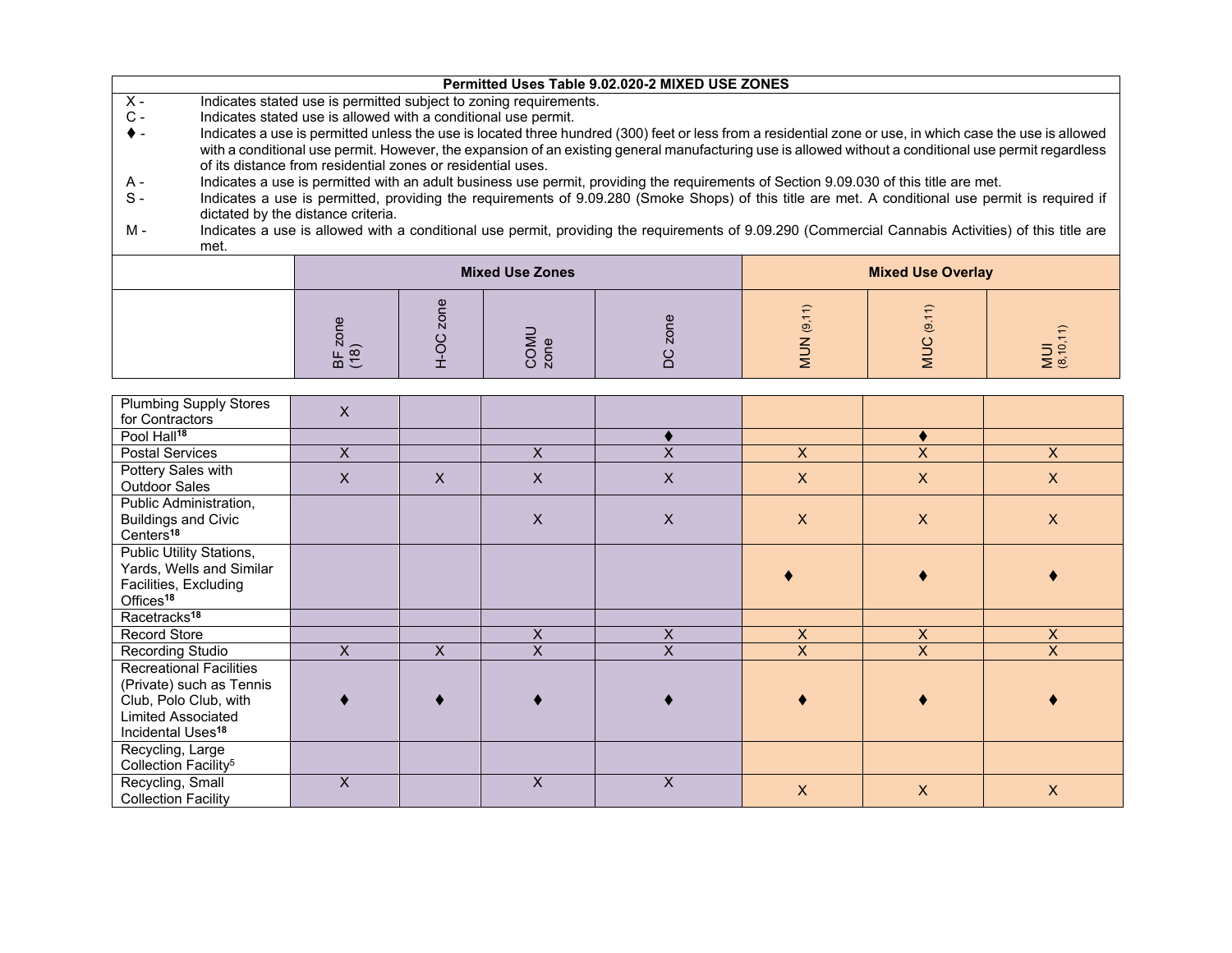| $X -$<br>$\mathsf{C}$ -<br>$\bullet$ - | Permitted Uses Table 9.02.020-2 MIXED USE ZONES<br>Indicates stated use is permitted subject to zoning requirements.<br>Indicates stated use is allowed with a conditional use permit.<br>Indicates a use is permitted unless the use is located three hundred (300) feet or less from a residential zone or use, in which case the use is allowed<br>with a conditional use permit. However, the expansion of an existing general manufacturing use is allowed without a conditional use permit regardless<br>of its distance from residential zones or residential uses. |                                    |  |                        |                                                                                                                                                                                                                                                                                                                                                                                                                                                   |  |                          |  |
|----------------------------------------|----------------------------------------------------------------------------------------------------------------------------------------------------------------------------------------------------------------------------------------------------------------------------------------------------------------------------------------------------------------------------------------------------------------------------------------------------------------------------------------------------------------------------------------------------------------------------|------------------------------------|--|------------------------|---------------------------------------------------------------------------------------------------------------------------------------------------------------------------------------------------------------------------------------------------------------------------------------------------------------------------------------------------------------------------------------------------------------------------------------------------|--|--------------------------|--|
| A -<br>$S -$<br>M -                    | met.                                                                                                                                                                                                                                                                                                                                                                                                                                                                                                                                                                       | dictated by the distance criteria. |  |                        | Indicates a use is permitted with an adult business use permit, providing the requirements of Section 9.09.030 of this title are met.<br>Indicates a use is permitted, providing the requirements of 9.09.280 (Smoke Shops) of this title are met. A conditional use permit is required if<br>Indicates a use is allowed with a conditional use permit, providing the requirements of 9.09.290 (Commercial Cannabis Activities) of this title are |  |                          |  |
|                                        |                                                                                                                                                                                                                                                                                                                                                                                                                                                                                                                                                                            |                                    |  | <b>Mixed Use Zones</b> |                                                                                                                                                                                                                                                                                                                                                                                                                                                   |  | <b>Mixed Use Overlay</b> |  |
|                                        | zone<br>(9.11)<br>zone<br>ල.<br>MUI<br>(8,10,11)<br>COMU<br>zone<br><b>DOM</b><br>BF 2<br>(18)                                                                                                                                                                                                                                                                                                                                                                                                                                                                             |                                    |  |                        |                                                                                                                                                                                                                                                                                                                                                                                                                                                   |  |                          |  |

| <b>Recycling Processing</b>      |              |   |   |   |              |                           |                           |
|----------------------------------|--------------|---|---|---|--------------|---------------------------|---------------------------|
| Centers                          |              |   |   |   |              |                           |                           |
| Refreshment Stands               |              |   |   |   | X            | X                         | $\mathsf{X}$              |
| <b>Rental Service</b>            |              |   |   |   |              |                           |                           |
| Within an enclosed               |              |   |   |   |              |                           |                           |
| structure (furniture, office,    | $\mathsf{X}$ |   | X |   | X            | $\boldsymbol{\mathsf{X}}$ | $\boldsymbol{\mathsf{X}}$ |
| party supplies)                  |              |   |   |   |              |                           |                           |
| With outdoor storage and         |              |   |   |   |              |                           |                           |
| display (vehicles,               |              |   |   |   |              |                           |                           |
| equipment, etc.)                 |              |   |   |   |              |                           |                           |
| Research and                     |              |   |   |   |              |                           |                           |
| Development <sup>18</sup>        | X            | X | X | X | $\mathsf{X}$ | $\mathsf{X}$              | $\mathsf{X}$              |
| Residential <sup>18</sup>        |              |   |   |   |              |                           |                           |
| Single-Family                    |              |   |   | X |              |                           |                           |
| Multiple-Family                  |              |   | X | X | $\mathsf{X}$ | $\mathsf{X}$              | X                         |
| Manufactured home park           |              |   |   |   |              |                           |                           |
| (see mobile home parks)          |              |   |   |   |              |                           |                           |
| <b>Residential Care Facility</b> |              |   |   |   |              |                           |                           |
| (for seven or more               |              |   | C | C | $\mathbf C$  | $\mathsf{C}$              | $\mathsf{X}$              |
| persons) <sup>18</sup>           |              |   |   |   |              |                           |                           |
|                                  |              |   |   |   |              |                           |                           |
| Restaurants (Eating and          |              |   |   |   |              |                           |                           |
| Drinking Establishments)         |              |   |   |   |              |                           |                           |
| 18                               |              |   |   |   |              |                           |                           |
| Without entertainment            |              | X | X | X | X            | $\mathsf{X}$              | $\mathsf{X}$              |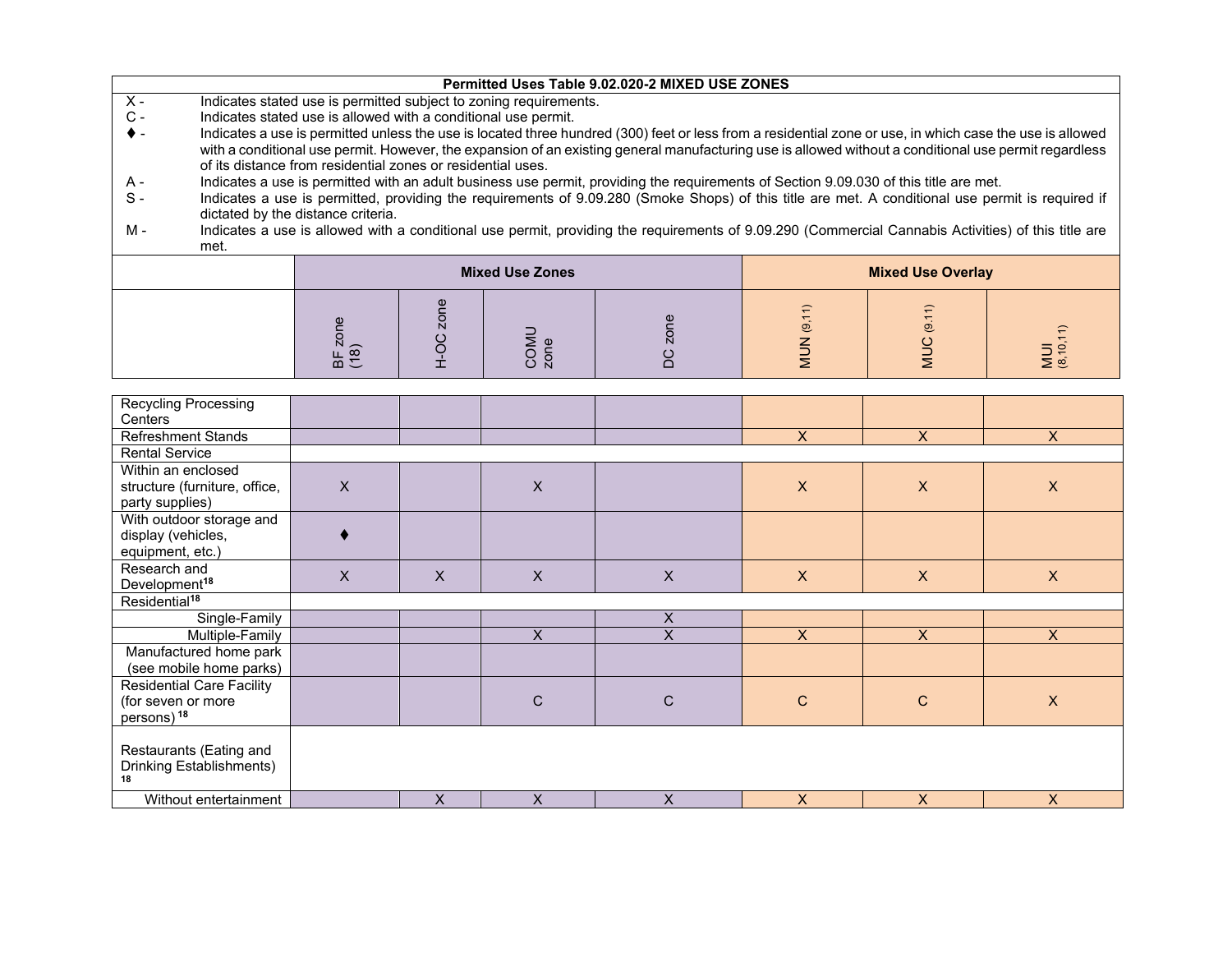|       | Permitted Uses Table 9.02.020-2 MIXED USE ZONES                                                                                                             |                                                                |           |                        |                                                                                                                                                          |         |                          |                  |
|-------|-------------------------------------------------------------------------------------------------------------------------------------------------------------|----------------------------------------------------------------|-----------|------------------------|----------------------------------------------------------------------------------------------------------------------------------------------------------|---------|--------------------------|------------------|
| $X -$ | Indicates stated use is permitted subject to zoning requirements.                                                                                           |                                                                |           |                        |                                                                                                                                                          |         |                          |                  |
| $C -$ |                                                                                                                                                             | Indicates stated use is allowed with a conditional use permit. |           |                        |                                                                                                                                                          |         |                          |                  |
| ▶ –   |                                                                                                                                                             |                                                                |           |                        | Indicates a use is permitted unless the use is located three hundred (300) feet or less from a residential zone or use, in which case the use is allowed |         |                          |                  |
|       |                                                                                                                                                             |                                                                |           |                        | with a conditional use permit. However, the expansion of an existing general manufacturing use is allowed without a conditional use permit regardless    |         |                          |                  |
|       |                                                                                                                                                             | of its distance from residential zones or residential uses.    |           |                        |                                                                                                                                                          |         |                          |                  |
| A -   |                                                                                                                                                             |                                                                |           |                        | Indicates a use is permitted with an adult business use permit, providing the requirements of Section 9.09.030 of this title are met.                    |         |                          |                  |
| $S -$ |                                                                                                                                                             |                                                                |           |                        | Indicates a use is permitted, providing the requirements of 9.09.280 (Smoke Shops) of this title are met. A conditional use permit is required if        |         |                          |                  |
|       |                                                                                                                                                             | dictated by the distance criteria.                             |           |                        |                                                                                                                                                          |         |                          |                  |
| M -   |                                                                                                                                                             |                                                                |           |                        |                                                                                                                                                          |         |                          |                  |
|       | Indicates a use is allowed with a conditional use permit, providing the requirements of 9.09.290 (Commercial Cannabis Activities) of this title are<br>met. |                                                                |           |                        |                                                                                                                                                          |         |                          |                  |
|       |                                                                                                                                                             |                                                                |           |                        |                                                                                                                                                          |         |                          |                  |
|       |                                                                                                                                                             |                                                                |           |                        |                                                                                                                                                          |         |                          |                  |
|       |                                                                                                                                                             |                                                                |           | <b>Mixed Use Zones</b> |                                                                                                                                                          |         | <b>Mixed Use Overlay</b> |                  |
|       |                                                                                                                                                             |                                                                |           |                        |                                                                                                                                                          |         |                          |                  |
|       |                                                                                                                                                             |                                                                |           |                        |                                                                                                                                                          |         |                          |                  |
|       |                                                                                                                                                             |                                                                | zone      |                        |                                                                                                                                                          | (9, 11) | <u>ය</u>                 |                  |
|       |                                                                                                                                                             |                                                                |           |                        |                                                                                                                                                          |         |                          |                  |
|       |                                                                                                                                                             | BF zone<br>(18)                                                | <b>DC</b> | COMU<br>zone           |                                                                                                                                                          | NUN     | NUC                      | MUI<br>(8,10,11) |
|       |                                                                                                                                                             |                                                                |           |                        |                                                                                                                                                          |         |                          |                  |

| With Limited Live                     |                         |                         | X                       | X                     | X                  | $\mathsf{X}$   | X                         |
|---------------------------------------|-------------------------|-------------------------|-------------------------|-----------------------|--------------------|----------------|---------------------------|
| entertainment                         |                         |                         |                         |                       |                    |                |                           |
| With alcoholic beverage               |                         |                         | X                       | X                     | X                  | $\mathsf{X}$   | $\boldsymbol{\mathsf{X}}$ |
| sales                                 |                         |                         |                         |                       |                    |                |                           |
| With outdoor seating <sup>13</sup>    |                         | X                       | X                       | X                     | X                  | $\mathsf{X}$   | $\mathsf{X}$              |
| Restaurants (fast-food) <sup>18</sup> |                         |                         |                         |                       |                    |                |                           |
| With drive-through                    | X                       |                         |                         |                       |                    |                |                           |
| Without drive-through                 | X                       | Χ                       | X                       | Χ                     | X                  | X              | $\boldsymbol{\mathsf{X}}$ |
| <b>Retail Sales</b>                   | $\overline{\mathsf{x}}$ | $\overline{\mathsf{x}}$ | X                       | X                     | X                  | $\pmb{\times}$ | X                         |
| Support Retail Sales                  |                         |                         | X                       | X                     | X                  | X              | $\pmb{\mathsf{X}}$        |
| Sandwich Shops <sup>6</sup>           | X                       | X                       | X                       | X                     | $\pmb{\mathsf{X}}$ | $\mathsf X$    | X                         |
| Schools, Private                      |                         | $\overline{\mathsf{x}}$ |                         | $\overline{\text{c}}$ |                    |                |                           |
| Senior Housing                        |                         |                         | X                       | X                     | X                  | $\overline{X}$ | $\pmb{\times}$            |
| Shoe Shine Stands                     | X                       | $\mathsf{X}$            | X                       | X                     | X                  | X              | X                         |
| Shoe Repair Shop                      | X                       |                         | X                       | X                     | X                  | $\pmb{\times}$ | X                         |
| Sign Shop                             | X                       |                         | X                       | X                     | X                  | X              | X                         |
| Single room occupancy                 |                         |                         |                         |                       | $\mathsf{C}$       | $\mathsf{C}$   | $\mathsf{C}$              |
| (SRO) facility <sup>18</sup>          |                         |                         |                         |                       |                    |                |                           |
| Skating Rinks <sup>18</sup>           |                         |                         | $\pmb{\mathsf{X}}$      | $\mathsf{X}$          |                    | $\mathsf{X}$   |                           |
| Smoke Shops <sup>16</sup>             |                         |                         | $\overline{\mathsf{s}}$ | $\overline{S}$        |                    |                |                           |
| <b>Stationery Stores</b>              | X                       |                         | X                       | X                     | $\times$           | $\mathsf{X}$   | X                         |
| Statue Shop -Outdoor                  | X                       |                         |                         |                       |                    |                |                           |
| display                               |                         |                         |                         |                       |                    |                |                           |
| Storage Lots and Mini-                |                         |                         |                         |                       |                    |                |                           |
| Warehouses                            |                         |                         |                         |                       |                    |                |                           |
| Indoor                                | C                       |                         | C                       |                       |                    |                |                           |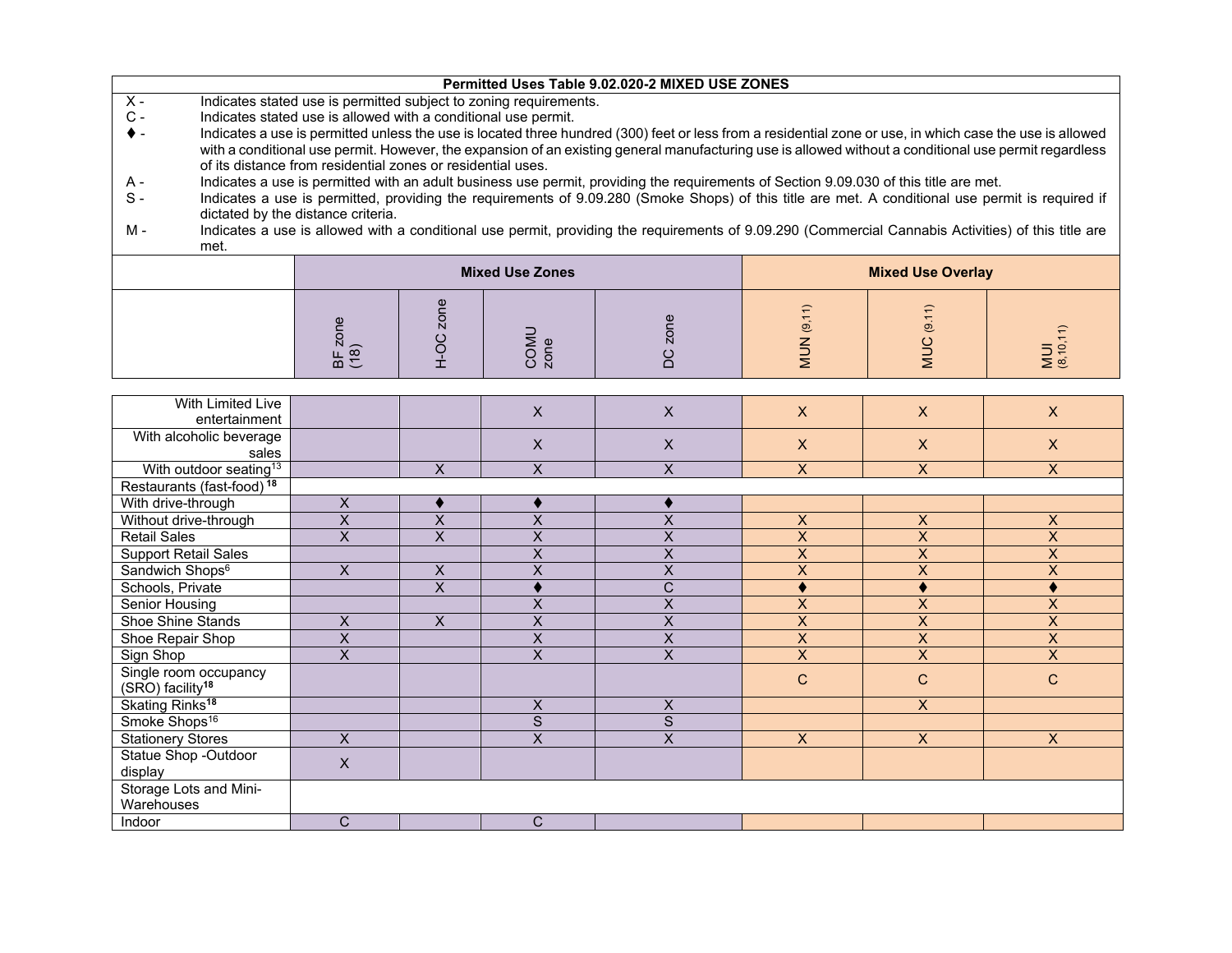| Permitted Uses Table 9.02.020-2 MIXED USE ZONES |  |
|-------------------------------------------------|--|
|-------------------------------------------------|--|

- X Indicates stated use is permitted subject to zoning requirements.<br>C Indicates stated use is allowed with a conditional use permit.
- $C -$  Indicates stated use is allowed with a conditional use permit.<br>  $\blacklozenge$  Indicates a use is permitted unless the use is located three hure
- Indicates a use is permitted unless the use is located three hundred (300) feet or less from a residential zone or use, in which case the use is allowed with a conditional use permit. However, the expansion of an existing general manufacturing use is allowed without a conditional use permit regardless of its distance from residential zones or residential uses.
- Indicates a use is permitted with an adult business use permit, providing the requirements of Section 9.09.030 of this title are met. A -
- $S -$ Indicates a use is permitted, providing the requirements of 9.09.280 (Smoke Shops) of this title are met. A conditional use permit is required if dictated by the distance criteria.
- M Indicates a use is allowed with a conditional use permit, providing the requirements of 9.09.290 (Commercial Cannabis Activities) of this title are met.

|            | <b>Mixed Use Zones</b> |  | <b>Mixed Use Overlay</b> |                               |                      |
|------------|------------------------|--|--------------------------|-------------------------------|----------------------|
| $\epsilon$ |                        |  | $\overline{\phantom{0}}$ | $\overline{\phantom{0}}$<br>፵ | $\Rightarrow$<br>ق ≧ |

| Outdoor                                              | $\mathsf{C}$   |              |                |                           |                           |              |              |
|------------------------------------------------------|----------------|--------------|----------------|---------------------------|---------------------------|--------------|--------------|
| Swim Schools/Center                                  |                |              |                |                           |                           |              |              |
| with Incidental                                      |                |              | $\times$       | C                         |                           |              |              |
| Commercial Uses <sup>18</sup>                        |                |              |                |                           |                           |              |              |
| Taxidermist                                          | X.             |              |                |                           |                           |              |              |
| Theaters (excludes open<br>air) <sup>18</sup>        |                |              | $\pmb{\times}$ | $\boldsymbol{\mathsf{X}}$ | $\mathsf{X}$              | $\mathsf{X}$ | $\mathsf{X}$ |
| Tire Recapping                                       |                |              |                |                           |                           |              |              |
| <b>Trade and Vocational</b><br>Schools <sup>18</sup> |                | $\mathsf{X}$ | $\times$       | $\pmb{\times}$            | $\boldsymbol{\mathsf{X}}$ | $\mathsf{X}$ | $\mathsf{X}$ |
| Transfer, Moving and                                 | X              |              |                |                           |                           |              |              |
| <b>Storage Facilities</b>                            |                |              |                |                           |                           |              |              |
| <b>Transit Center</b>                                |                |              |                | $\overline{X}$            |                           |              |              |
| <b>Truck Wash</b>                                    |                |              |                |                           |                           |              |              |
| <b>Upholstery Shops</b>                              | X              |              | X              |                           |                           |              |              |
| Vehicle Storage Yards                                |                |              |                |                           |                           |              |              |
| Indoor                                               | $\overline{X}$ |              |                |                           |                           |              |              |
| Outdoor                                              |                |              |                |                           |                           |              |              |
| Vending Machine Service                              | $\mathsf{x}$   |              |                |                           |                           |              |              |
| and Repair                                           |                |              |                |                           |                           |              |              |
| Veterinarian (including                              |                |              |                |                           |                           |              |              |
| animal hospital) <sup>18</sup>                       |                |              |                |                           |                           |              |              |
| All activities within an                             | $\mathsf{x}$   | X            | X              | $\mathsf{x}$              | $\mathsf{X}$              | $\mathsf{X}$ | $\mathsf{X}$ |
| enclosed structure                                   |                |              |                |                           |                           |              |              |
| With outdoor activities                              |                |              |                |                           |                           |              |              |
| <b>Weight Reduction Center</b>                       | X              | X            | X              | X                         | X                         | $\mathsf{X}$ | X            |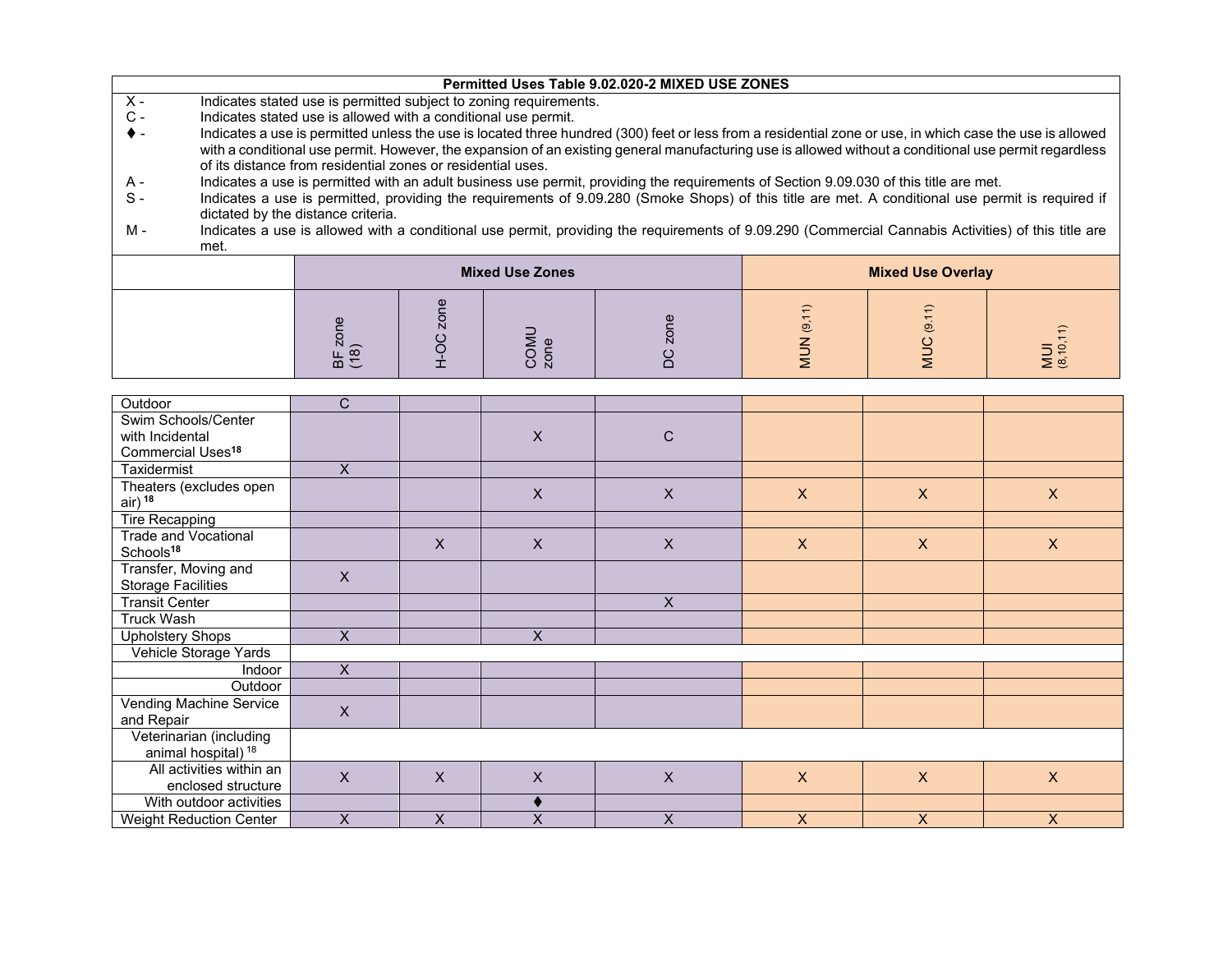|                | Permitted Uses Table 9.02.020-2 MIXED USE ZONES                                                                                                                                                                                                                                                                                                                                  |  |  |                        |  |  |                          |  |
|----------------|----------------------------------------------------------------------------------------------------------------------------------------------------------------------------------------------------------------------------------------------------------------------------------------------------------------------------------------------------------------------------------|--|--|------------------------|--|--|--------------------------|--|
| $X -$          | Indicates stated use is permitted subject to zoning requirements.                                                                                                                                                                                                                                                                                                                |  |  |                        |  |  |                          |  |
| $\mathsf{C}$ - | Indicates stated use is allowed with a conditional use permit.                                                                                                                                                                                                                                                                                                                   |  |  |                        |  |  |                          |  |
| ♦ -            | Indicates a use is permitted unless the use is located three hundred (300) feet or less from a residential zone or use, in which case the use is allowed<br>with a conditional use permit. However, the expansion of an existing general manufacturing use is allowed without a conditional use permit regardless<br>of its distance from residential zones or residential uses. |  |  |                        |  |  |                          |  |
| A -            |                                                                                                                                                                                                                                                                                                                                                                                  |  |  |                        |  |  |                          |  |
| $S -$          | Indicates a use is permitted with an adult business use permit, providing the requirements of Section 9.09.030 of this title are met.<br>Indicates a use is permitted, providing the requirements of 9.09.280 (Smoke Shops) of this title are met. A conditional use permit is required if<br>dictated by the distance criteria.                                                 |  |  |                        |  |  |                          |  |
| M -            | Indicates a use is allowed with a conditional use permit, providing the requirements of 9.09.290 (Commercial Cannabis Activities) of this title are<br>met.                                                                                                                                                                                                                      |  |  |                        |  |  |                          |  |
|                |                                                                                                                                                                                                                                                                                                                                                                                  |  |  | <b>Mixed Use Zones</b> |  |  | <b>Mixed Use Overlay</b> |  |
|                | zone<br>(9, 11)<br>(9.11)<br>zone<br>MUI<br>(8,10,11)<br>COMU<br>zone<br>OCH<br><b>NUN</b><br><b>NINC</b><br>BF z<br>(18)                                                                                                                                                                                                                                                        |  |  |                        |  |  |                          |  |

| Wholesale, Fulfillment,<br>Storage, and<br>Distribution <sup>18</sup> |   |  |  |  |
|-----------------------------------------------------------------------|---|--|--|--|
| All activities indoors                                                |   |  |  |  |
| (50,000 square feet or                                                | X |  |  |  |
| less)                                                                 |   |  |  |  |
| All activities indoors                                                |   |  |  |  |
| (more than $50,000$                                                   | X |  |  |  |
| square feet)                                                          |   |  |  |  |
| All activities outdoors                                               |   |  |  |  |
| Retail sale of goods                                                  | Χ |  |  |  |
| warehoused on-site <sup>7</sup>                                       |   |  |  |  |
| <b>Wrecking Yard</b>                                                  |   |  |  |  |

Notes:

(1) Do not consider residential use per distance requirement.

 $(2)$  The administrative plot plan process may be used to establish these uses in an existing building within any commercial or industrial zone, even if the project is located adjacent to residential uses or zones.

(3) Retail is limited to fifteen (15) percent of gross floor area (see Section 9.05.040 of this title).

(4) Permitted in the OC and VOR zones only as a support medical office facility.

 $\overrightarrow{5}$  Large collection facilities may be established within an existing building through the "tenant improvement" process if such building or tenant space occupied by the use is not located adjacent to a residential use or zone.

(6) Sandwich shops shall not have cooking hoods, nor shall they exceed five percent of the gross floor area of the complex where they are located.

(7) Retail is limited to fifteen (15) percent of gross floor area (see Section 9.05.040 of this title).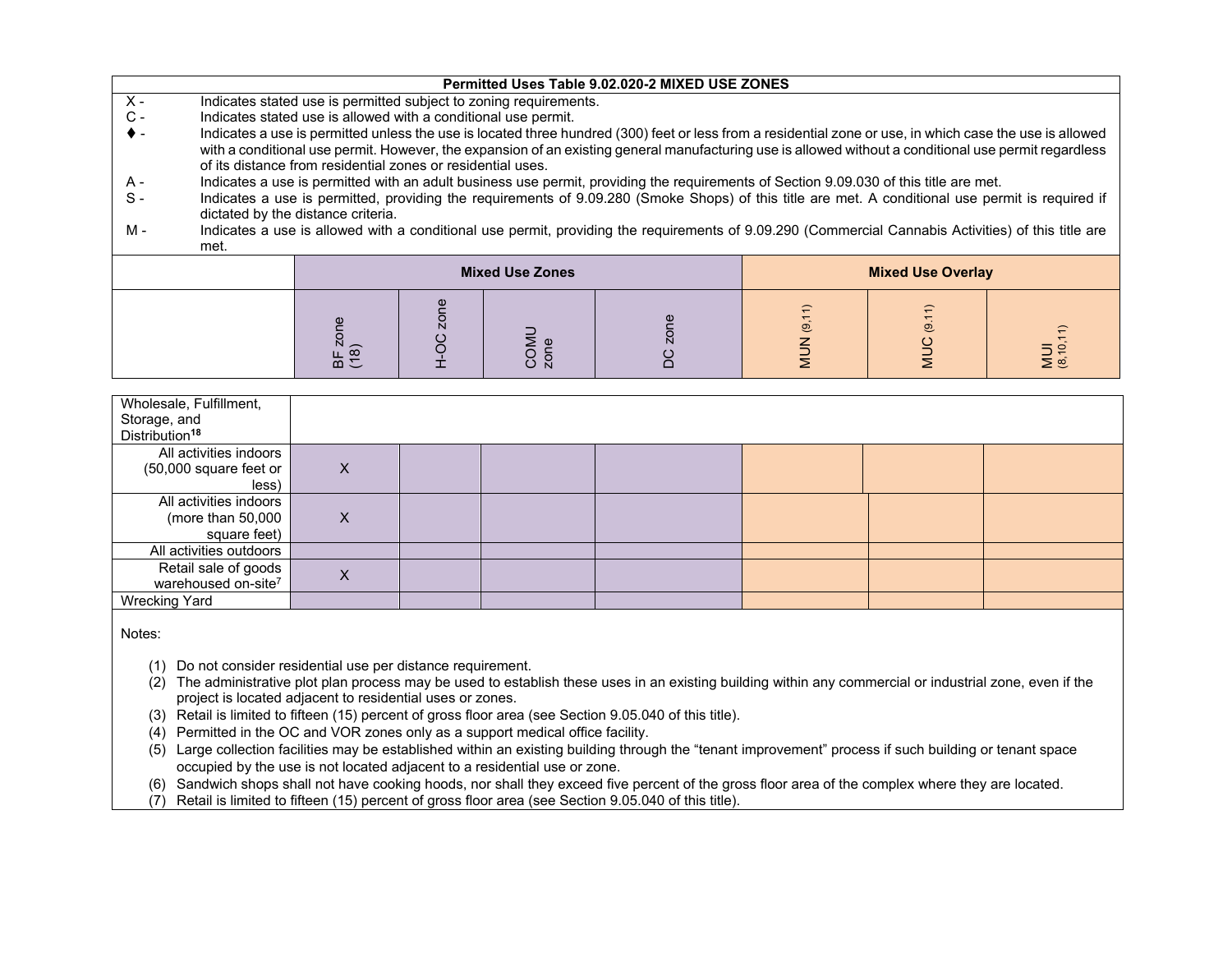## **Permitted Uses Table 9.02.020-2 MIXED USE ZONES**

- X Indicates stated use is permitted subject to zoning requirements.
- $C -$  Indicates stated use is allowed with a conditional use permit.<br>  $\blacklozenge$  Indicates a use is permitted unless the use is located three hui
- Indicates a use is permitted unless the use is located three hundred (300) feet or less from a residential zone or use, in which case the use is allowed with a conditional use permit. However, the expansion of an existing general manufacturing use is allowed without a conditional use permit regardless of its distance from residential zones or residential uses.
- A Indicates a use is permitted with an adult business use permit, providing the requirements of Section 9.09.030 of this title are met.
- $S -$ Indicates a use is permitted, providing the requirements of 9.09.280 (Smoke Shops) of this title are met. A conditional use permit is required if dictated by the distance criteria.
- M Indicates a use is allowed with a conditional use permit, providing the requirements of 9.09.290 (Commercial Cannabis Activities) of this title are met.

|                          | <b>Mixed Use Zones</b> |  | <b>Mixed Use Overlay</b>        |                                           |                      |
|--------------------------|------------------------|--|---------------------------------|-------------------------------------------|----------------------|
| $\omega$<br>$\sim$<br>흐드 | $\overline{N}$         |  | $\overline{\phantom{0}}$<br>ల్ల | $\widehat{=}$<br>$\overline{\mathcal{Q}}$ | $\widehat{t}$<br>≶ ≊ |

- (8) In the MUI, mixed use (commercial uses on first floor with office uses or residential uses on upper floors) are (a) required to on lots at street intersections and within 300 feet in any direction from a street intersection, as measured from the corner formed by the lot's property lines, and (b) are allowed, but not required on the other lots.
- (9) In the MUC and MUN, mixed use (commercial uses on first floor with office uses or residential uses on upper floors) are (a) required to on lots at street intersections and within 150 feet in any direction from a street intersection, as measured from the corner formed by the lot's property lines, and (b) are allowed, but not required on the other lots.
- (10) See Section 9.07.40 (Medical Use Overlay)
- (11) See Section 9.09.260 (Mixed Use Development)
- (12) See Section 9.09.250 (Live-Work Development)
- (13) See Section 9.09.270 (Outdoor Dining)
- (14) Use is also permitted in the Moreno Valley Industrial Area Plan (SP 208)
- (15) For Spa Facilities refer to Title 11, Chapter 11.96 of the Municipal Code.
- (16) See Section 9.09.280.C (Smoke Shops) for distance requirements that require a Conditional Use Permit.
- (17) See Section 9.09.290 (Commercial Cannabis Activities) for all Commercial Cannabis Activities regulations.
- **(18) See Section 9.07.060 Airport Land Use Compatibility Plan for Airport Land Use Compatibility Plan (ALUCP) requirements for actions proposed on property located within an Airport Compatibility Zone. When located within an Airport Land Use Compatibility Zone, greater land use, restrictions for airport compatibility may apply per the applicable ALUCP.**

**(19) For Day Care uses in the Moreno Valley Industrial Area Plan (SP 208), See Section 9.07.060 Airport Land Use Compatibility Plan for Airport Land Use Compatibility Plan (ALUCP) requirements for actions proposed on property located within an Airport Compatibility Zone. When located within an Airport Land Use Compatibility Zone, greater land use, restrictions for airport compatibility may apply per the applicable ALUCP.**